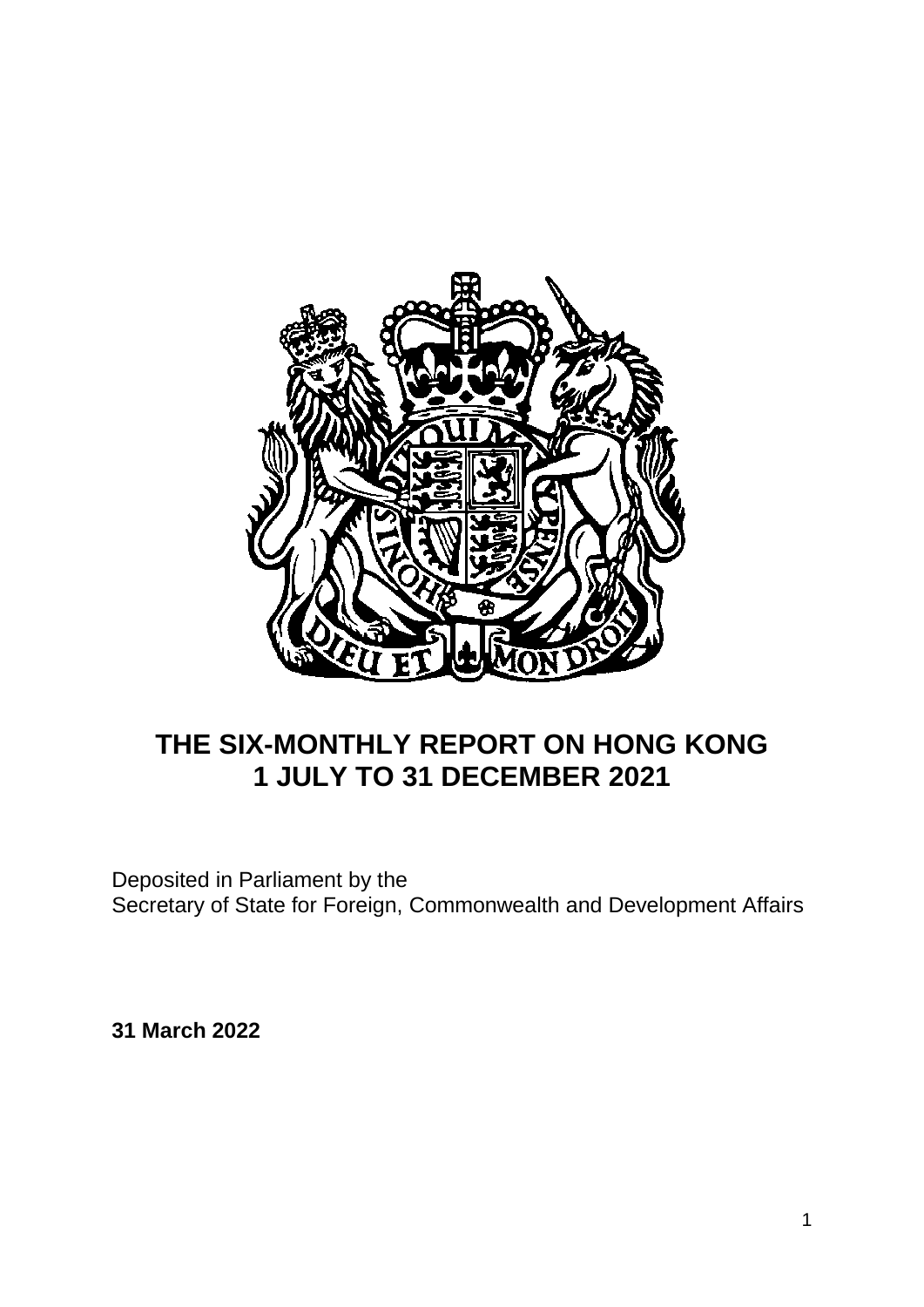# **CONTENTS**

| Legislative Council Elections: Participation and Results  12                   |  |
|--------------------------------------------------------------------------------|--|
|                                                                                |  |
|                                                                                |  |
|                                                                                |  |
|                                                                                |  |
| Central Government White Paper on Democracy in Hong Kong 15                    |  |
|                                                                                |  |
|                                                                                |  |
|                                                                                |  |
|                                                                                |  |
|                                                                                |  |
| Pressure on the Hong Kong Bar Association and the Law Society of Hong Kong  17 |  |
|                                                                                |  |
| Law of the Peoples' Republic of China on Safeguarding National Security in the |  |
| Hong Kong Special Administrative Region (National Security Law) 18             |  |
|                                                                                |  |
|                                                                                |  |
|                                                                                |  |
|                                                                                |  |
|                                                                                |  |
|                                                                                |  |
|                                                                                |  |
|                                                                                |  |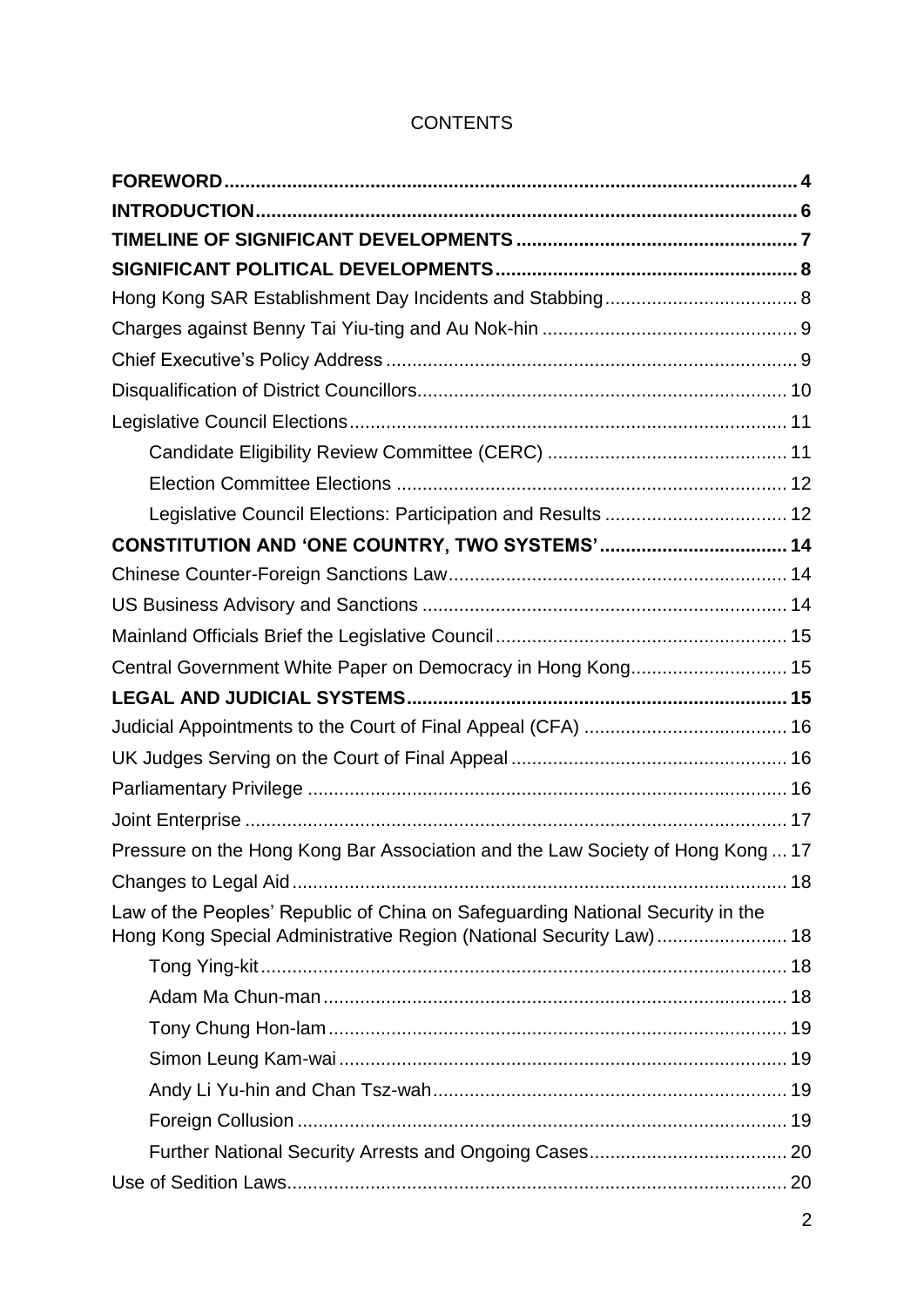| Public Broadcaster - Radio Television Hong Kong (RTHK) 23                |  |
|--------------------------------------------------------------------------|--|
|                                                                          |  |
|                                                                          |  |
| Removal of Tiananmen Statue from Hong Kong University  24                |  |
|                                                                          |  |
|                                                                          |  |
|                                                                          |  |
|                                                                          |  |
|                                                                          |  |
| Hong Kong Alliance in Support of Patriotic Democratic Movements of China |  |
|                                                                          |  |
|                                                                          |  |
| Trade Unions (including the Professional Teachers' Union)  27            |  |
|                                                                          |  |
| Non-Governmental Organisations (including Amnesty International) 28      |  |
|                                                                          |  |
|                                                                          |  |
|                                                                          |  |
|                                                                          |  |
|                                                                          |  |
|                                                                          |  |
|                                                                          |  |
|                                                                          |  |
|                                                                          |  |
|                                                                          |  |
|                                                                          |  |
|                                                                          |  |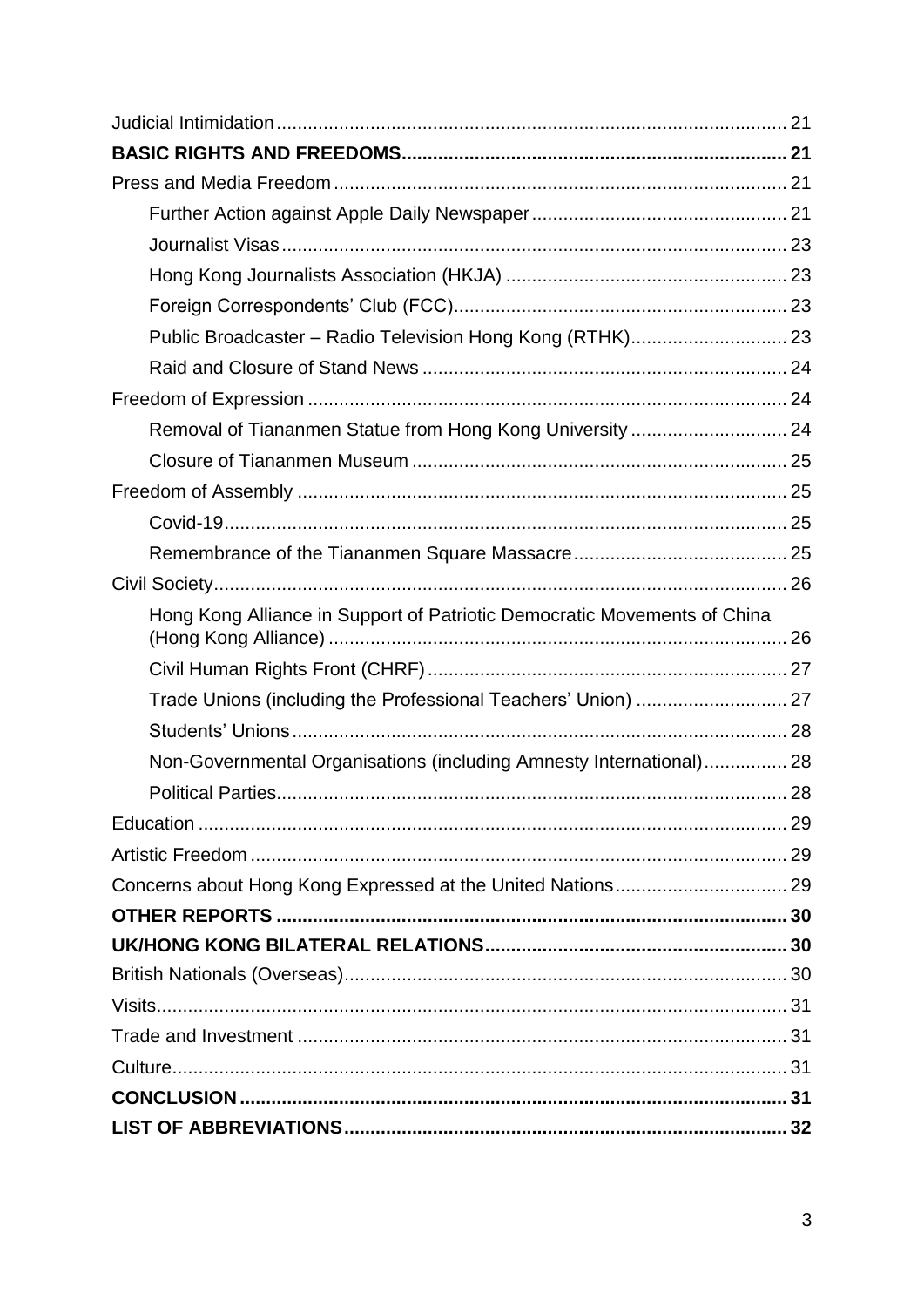#### **FOREWORD**

<span id="page-3-0"></span>As we approach the 25th anniversary of the handover of Hong Kong, actions by the Chinese and Hong Kong authorities continue to systematically undermine the rights and freedoms promised to the people of Hong Kong under the Sino-British Joint Declaration. This includes the redefinition of the 'One Country, Two Systems' framework at the expense of Hong Kong's autonomy and way of life.

In less than two years, China's National Security Law in Hong Kong has seen opposition stifled and dissent criminalised. Alternative voices in Hong Kong's executive, legislature, civil society and media have been all but extinguished.

The National Security Law has devastated Hong Kong's civil society, as individuals and groups have been forced to disband or self-censor, fearing arrest and imprisonment. Outdated offences such as sedition have been used as another means to crack down on any dissenting voices. Trade unions, student groups and NGOs have all been impacted, including the Hong Kong Alliance, the organisation responsible for the annual commemoration of the Tiananmen Square massacre.

The Hong Kong authorities have continued to take direct and unwarranted action against pro-democracy media outlets such as Stand News, with more independent outlets forced to close. This has left almost no independent media in Hong Kong.

The recent targeting of UK-based NGO Hong Kong Watch under the National Security Law was an egregious and unacceptable example of how the authorities appear to be trying to use the law to censor even those outside of Hong Kong's borders. These attempts to silence voices globally will not succeed.

China claims it has strengthened Hong Kong's democracy, but its actions tell another story – almost all of Hong Kong's pro-democracy opposition are now either detained, arrested or have chosen to leave Hong Kong. Any genuine political opposition was eradicated from Hong Kong's legislature following the December 2021 elections, leaving no space for meaningful political debate.

Given this concerning downward trajectory, I raised these concerns, and following discussions with the Deputy Prime Minister and Lord Chancellor and the President of the Supreme Court, it was agreed that it is no longer tenable for serving UK judges to sit on Hong Kong's top court. As I noted in my foreword to the last Six-monthly Report, this assessment has been finely balanced for some time, but the political and legal situation in Hong Kong has now deteriorated beyond the point where it is acceptable for serving UK judges to take part.

Since it came into place in 2020, we have always been clear that the National Security Law violates Hong Kong's high degree of autonomy, provided for in the Joint Declaration. With Beijing assuming almost complete control of Hong Kong's law-making process, the judiciary is now being required to enforce Beijing's laws and the values they contain. Such laws are not aligned with UK values. By taking this decision, we are standing up for the principles of freedom and democracy.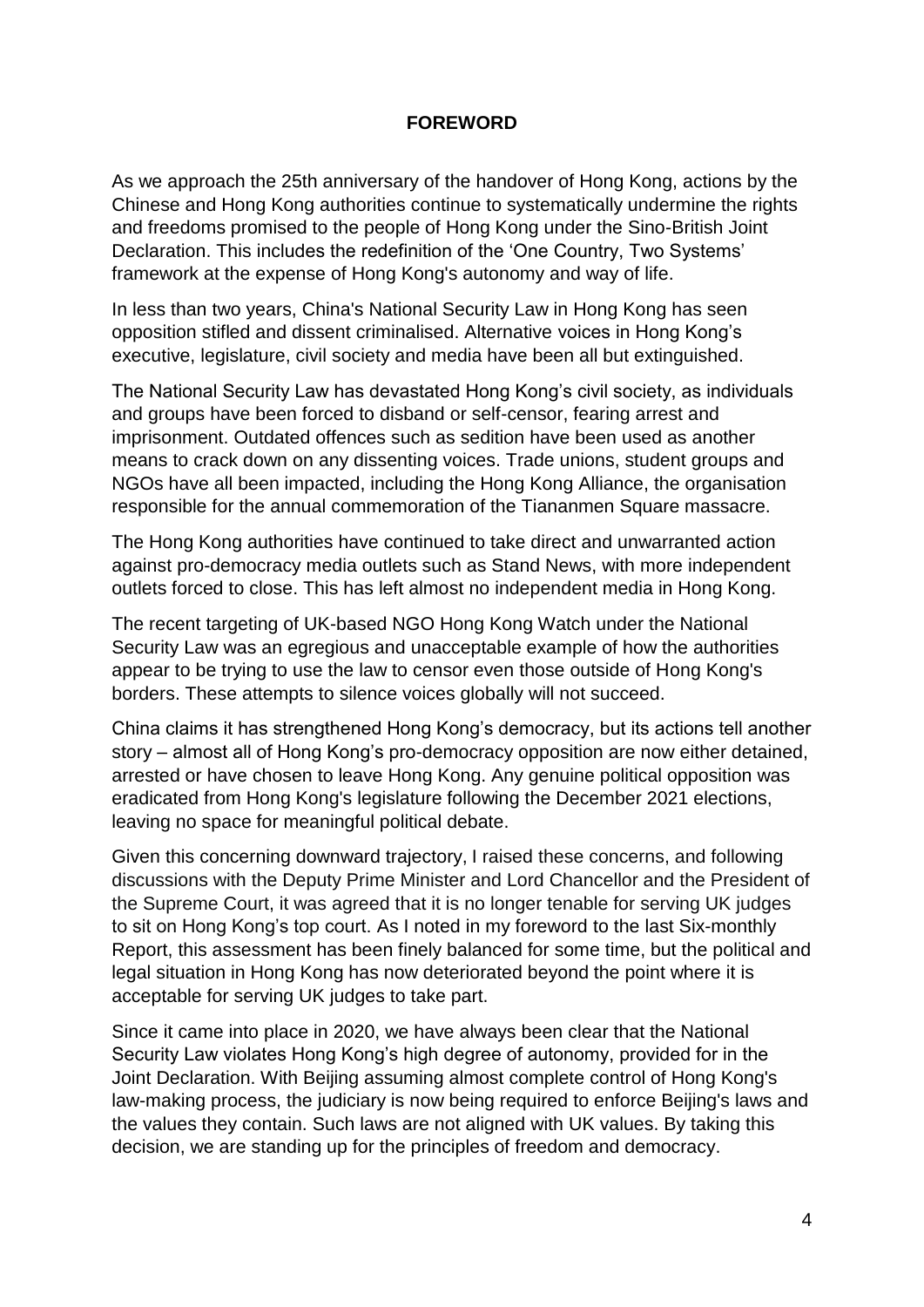The UK is clear that China remains in an ongoing state of non-compliance with the Sino-British Joint Declaration. China must uphold the commitments made under this legally binding, UN registered, international agreement. The world is watching how China behaves on the international stage.

As a co-signatory of the Joint Declaration, we have a duty to speak out when we have concerns, and will continue to do so. It is regrettable that the mainland Chinese and Hong Kong authorities suggest our actions constitute "foreign interference". The UK's response to the situation in Hong Kong is consistent with normal diplomatic practice. We stand by the measures we introduced in response to the National Security Law, including suspending our extradition treaty and extending the arms embargo on China to Hong Kong.

We remain firmly committed to our bespoke visa route for Hong Kongers with British Nationals (Overseas) status and their family members. By the end of 2021 there were a total of 103,900 applications for the route. On 24 February, we announced that the children of BN(O)s will be able to apply for the visa independently of their parents.

The UK has deep and longstanding ties with Hong Kong, so we want Hong Kong to succeed and thrive. The most effective way to protect Hong Kong's way of life and the best path to long-term prosperity is through respect for fundamental rights, access to justice, and genuine political participation by the full breadth of Hong Kong's society. As we look ahead to the 25th anniversary and beyond, we are clear that the UK remains deeply committed to Hong Kong and its people.

## **Secretary of State for Foreign, Commonwealth and Development Affairs**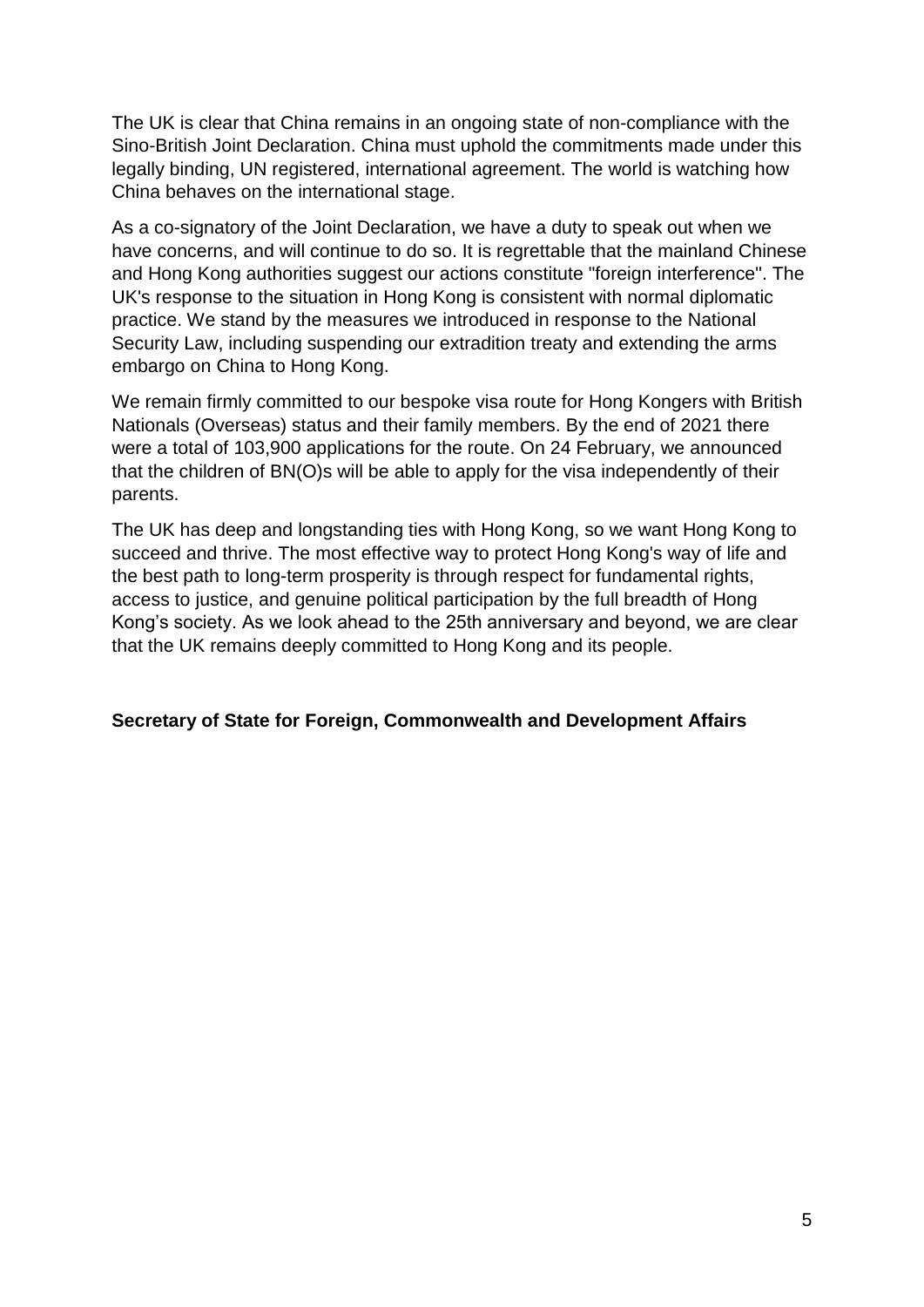# **INTRODUCTION**

<span id="page-5-0"></span>This series of Six-monthly Reports reflects our continuing interest in developments in Hong Kong and our commitment to the faithful implementation of the 1984 Sino-British Joint Declaration. This Declaration guaranteed that, for 50 years from 1997, the Hong Kong Special Administrative Region (SAR) would enjoy a high degree of autonomy, except in foreign and defence affairs, and that it would be "vested with executive, legislative and independent judicial power". The continuation of Hong Kong's social and economic systems, lifestyle, and rights and freedoms is guaranteed under the Joint Declaration. This arrangement was popularly referred to as 'One Country, Two Systems'.

Events are covered in the report under the categories of:

- Significant political developments:
- Constitution and 'One Country, Two Systems';
- Legal and judicial developments; and
- Basic rights and freedoms.

The period from July to December 2021 saw Hong Kong's civil society curtailed significantly. The Hong Kong SAR Government took legal action against major NGOs and trade unions, and many chose to disband due to the threat of national security charges. Amnesty International closed its offices in Hong Kong. Media freedom also came under pressure, with pro-democracy media outlets targeted by the authorities and journalists arrested for foreign collusion and sedition.

The first National Security Law (NSL) cases began in the Courts. Four trials reached conclusion by the end of the reporting period, with all six defendants tried so far found guilty. Since the imposition of the NSL in June 2020 to the end of December 2021, 155 people in total were arrested under the NSL. Certain political slogans were ruled illegal. Pro-democracy politicians and activists were given jail sentences for peaceful protest and for non-violent speech. The Court of Final Appeal (CFA) held that some powers under the NSL can be extended to other crimes, and that NSL laws should work in tandem with local laws.

In December, Hong Kong held its first Legislative Council elections under the new electoral system introduced by China's National People's Congress Standing Committee (NPCSC) in March 2021. Many pro-democracy politicians remained in jail and were unable to contest the elections. Others were disqualified from competing, or chose not to participate in the new system. The restructuring of the Legislative Council's representational composition meant most of the 90 seats in the Legislative Council were not elected by popular vote. Elections for the 20 seats able to be chosen by the general public saw a record low turnout of 30%.

The situation in Hong Kong continued to attract international attention. Governments and multilateral organisations expressed their concern over the erosion of democracy in Hong Kong and the reduced tolerance of any form of dissent.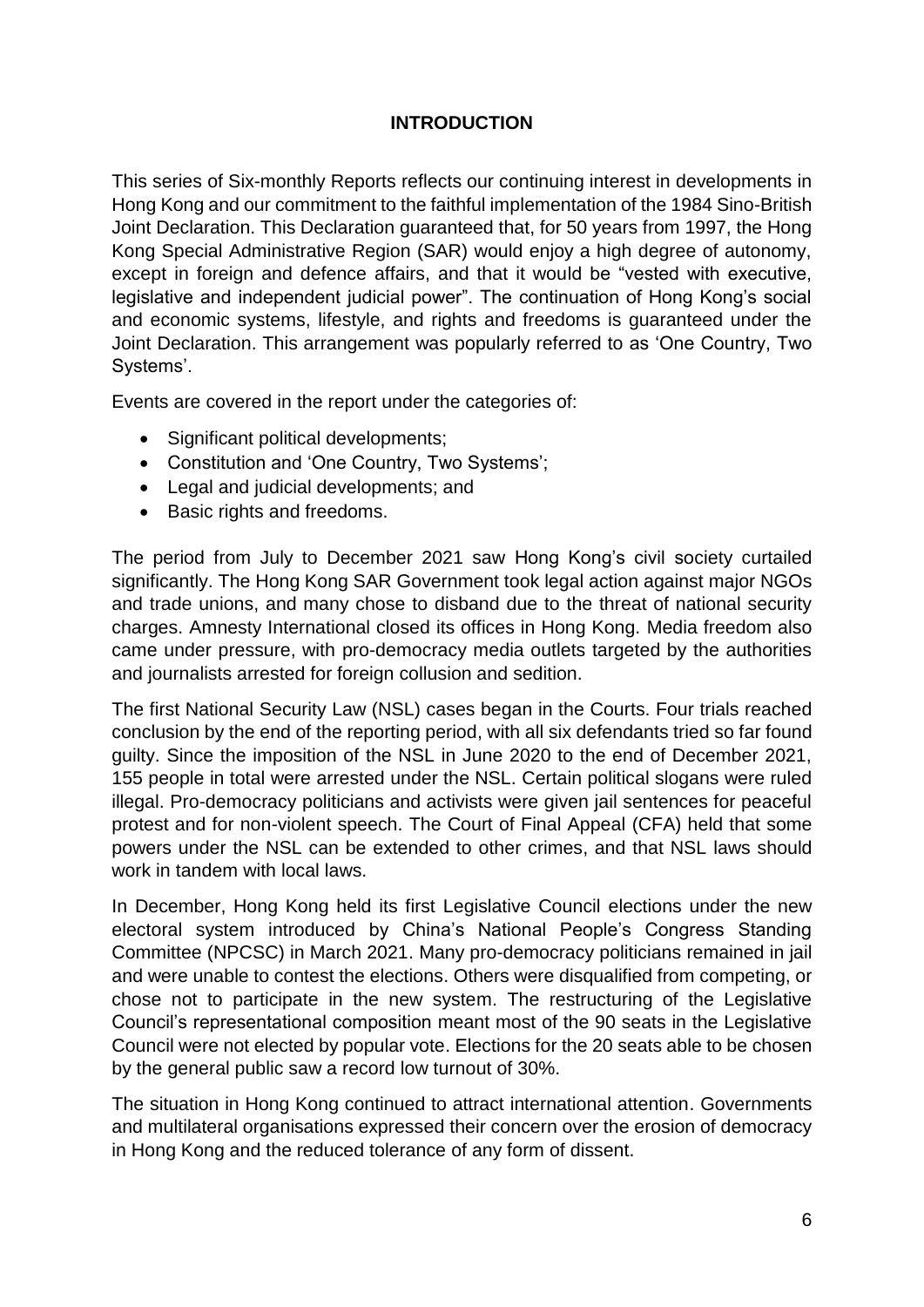The UK considered China to be in a state of ongoing non-compliance with the Sino-British Joint Declaration throughout this period.

# **TIMELINE OF SIGNIFICANT DEVELOPMENTS**

- <span id="page-6-0"></span> **1 July** – First anniversary of the introduction of the National Security Law (NSL). A 50-year-old man stabs a police officer before killing himself.
- **16 July**  US Government imposes sanctions on Hong Kong and mainland Chinese officials, and warns US businesses of the "growing risks" of operating in Hong Kong.
- **22 July**  Four executives of pro-democracy newspaper Apple Daily are charged with "conspiracy to collude with foreign forces" under the NSL.
- **27-30 July** Tong Ying-kit, the first person to be tried and convicted under the NSL, is sentenced to nine years in prison.
- **10 August** Hong Kong's largest trade union, the Professional Teachers' Union, announces its intention to disband.
- **15 August** The Civil Human Rights Front (CHRF) announces its disbandment.
- **26 August** The new Candidate Eligibility Review Committee (CERC) disqualifies pro-democracy legislator Cheng Chung-tai.
- **19 September** Election Committee elections held.
- **25 September** The Hong Kong Alliance announces its disbandment.
- **3 October**  The Hong Kong Confederation of Trade Unions (CTU) announces its disbandment.
- **6 October** Chief Executive Carrie Lam delivers her fifth Policy Address.
- **21 October** –The Hong Kong Government disqualifies 55 pro-democracy District Councillors. 260 had already resigned in anticipation of disqualification.
- **25 October**  Amnesty International announces closure of its offices in Hong Kong.
- **11 November**  Adam Ma Chun-man is convicted of inciting secession under the NSL and sentenced to five years and nine months in prison.
- **23 November** Tony Chung Hon-lam is sentenced to three years and seven months in prison for secession under the NSL and money laundering.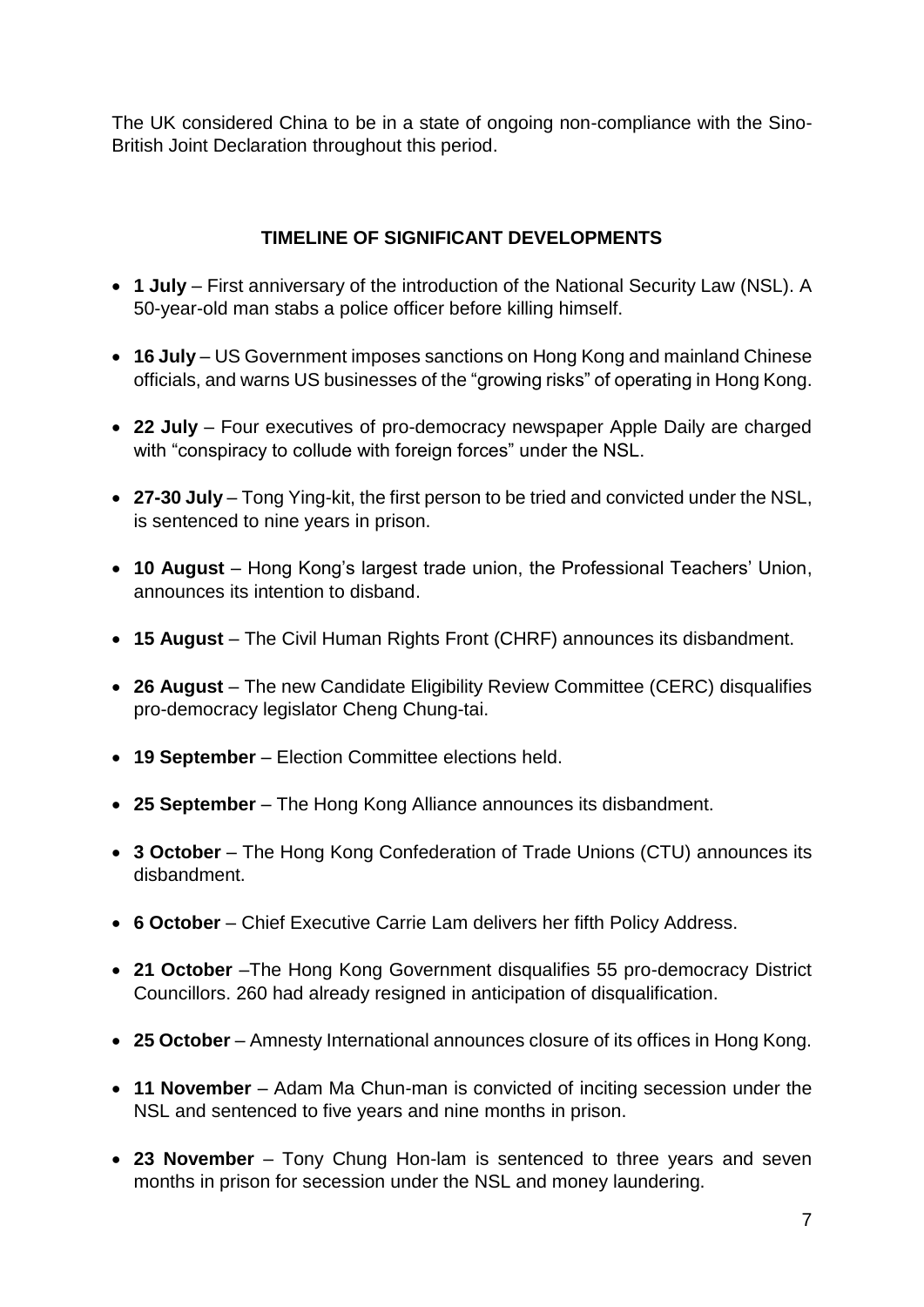- **9-13 December**  Leading pro**-**democracy figures are convicted of illegal assembly for participating in a banned vigil to remember the 1989 Tiananmen Square massacre.
- **14 December** The Court of Final Appeal (CFA) rules that some powers under the NSL can apply to other crimes that endanger national security.
- **19 December** Pro-Establishment candidates win 89 out of 90 seats in the Legislative Council. Pro-democracy parties do not participate in the elections.
- **20 December** China's State Council publishes a White Paper on democracy in Hong Kong.
- **22 December**  Hong Kong University removes a statue remembering the victims of the 1989 Tiananmen Square massacre from its campus.
- **29-30 December**  National Security Police raid the offices of pro**-**democracy online media outlet Stand News. Stand News announces its closure. Police charge two journalists with "conspiracy to publish seditious publications".

# **SIGNIFICANT POLITICAL DEVELOPMENTS**

<span id="page-7-0"></span>Hong Kong's political landscape continued to be re-shaped, with the space for political opposition reduced almost entirely. Legislative elections were held under a new system, returning a Legislative Council with no participation from pro-democracy politicians.

## <span id="page-7-1"></span>**Hong Kong SAR Establishment Day Incidents and Stabbing**

1 July marks Hong Kong SAR Establishment Day. It has traditionally seen large prodemocracy marches. In 2021, it also marked the first anniversary of the introduction of the National Security Law. Police denied permission for a protest march by citing Covid-19 concerns. Despite low turnout on the streets, there were a number of security incidents throughout the day. Several bottles of combustible material were thrown near the Chief Executive's residence, causing a small fire. A total of 19 people were arrested for various alleged offences including possessing weapons, insulting the national flag and distributing seditious publications.

A 50-year-old man stabbed a police officer in the back, then stabbed himself immediately after, resulting in death by suicide. The police officer suffered a punctured lung, later recovering from his injuries. Secretary for Security Chris Tang Ping-keung described the incident as a "lone wolf-style act of domestic terrorism."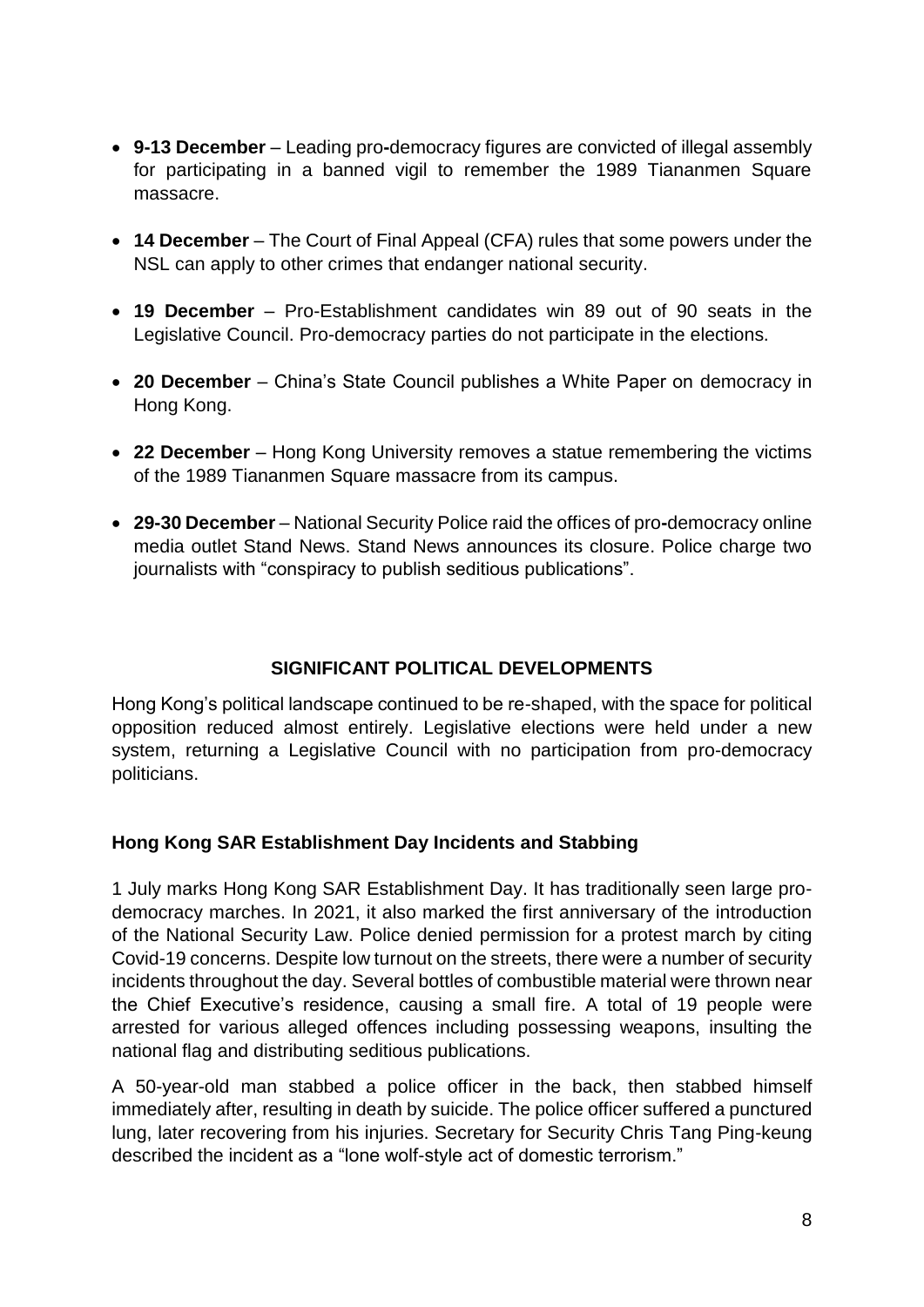On 7 July, 30 members of the Hong Kong University Students' Union Council passed a resolution expressing "deep sadness" over the death of the attacker and appreciating his "sacrifice to Hong Kong". The motion received widespread criticism and on 9 July, the council members apologised and resigned.

On 12 July, Secretary for Justice Teresa Cheng warned that defending or glorifying terrorism represented a crime under the NSL. Hong Kong University announced that it would no longer recognise its Students' Union and banned 44 students from campus in relation to the incident. After an investigation by the National Security Police, four students were charged on 19 August with advocating terrorism under the NSL.

# <span id="page-8-0"></span>**Charges against Benny Tai Yiu-ting and Au Nok-hin**

On 26 July, pro-democracy activist and former law professor Benny Tai Yiu-ting was charged with election-related offences by the Independent Commission Against Corruption (ICAC). The ICAC alleged that Tai and two others had broken the law ahead of the 2016 legislative elections by paying for newspaper advertisements promoting strategic voting, despite not being candidates in the election. The case was adjourned until 25 April 2022.

On 2 August, the ICAC charged former opposition legislator Au Nok-hin and singer Anthony Wong Yiu-ming with corrupt conduct relating to Au's candidacy in a 2018 Legislative Council by-election. The ICAC alleged that Wong's singing performance at a campaign event for Au constituted corrupt conduct, given that it was provided for free. On 15 August, prosecutors agreed to drop the charges and instead settle the case via a bind-over order requiring good behaviour for 18 months.

Tai and Au have been remanded in custody since 28 February 2021 on NSL charges for their alleged role in organising the unofficial election primaries in July 2020. They are both also serving jail terms for unauthorised assembly.

## <span id="page-8-1"></span>**Chief Executive's Policy Address**

On 6 October, Chief Executive Carrie Lam delivered her fifth Policy Address. The Chief Executive described a "New Era" of "patriots administering Hong Kong" which had been made possible by the introduction of the NSL and the changes to the electoral system.

Lam set out plans to strengthen national security measures in schools, social organisations, the media and the internet. She also noted that the Secretary for Security would draw up proposals for local legislation to implement Article 23 of the Basic Law on National Security, and highlighted combatting fake news and safeguarding cyber security as issues to be addressed.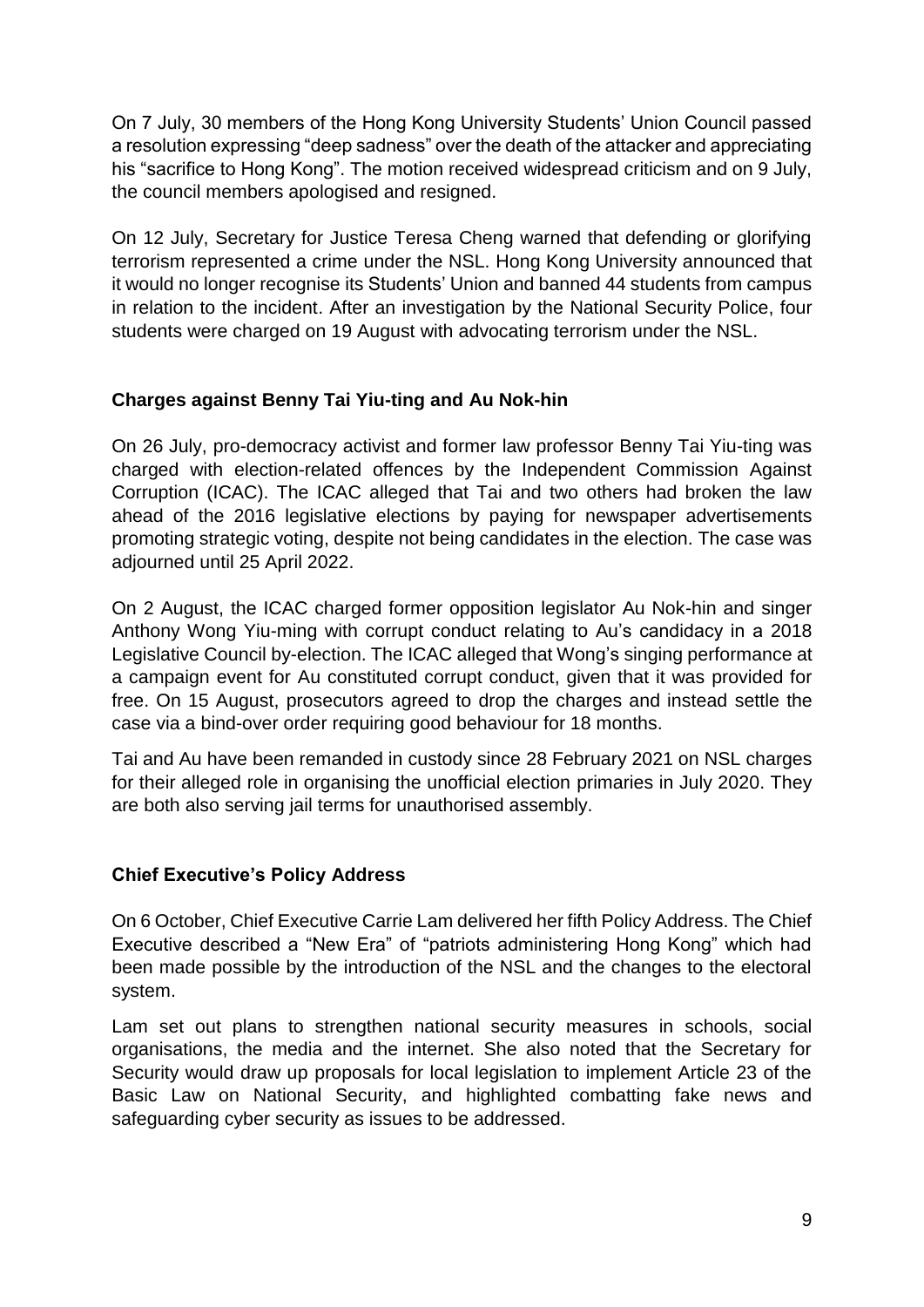The Chief Executive set out proposals to increase the land and housing supply, including developing a "Northern Metropolis" to link Hong Kong more closely with Shenzhen.

## <span id="page-9-0"></span>**Disqualification of District Councillors**

Hong Kong's District Councillors are elected by universal suffrage. Pan-democratic candidates won 393 of 452 seats in the November 2019 District Council elections.

In May 2021, the Legislative Council passed a law requiring all holders of public office to swear an oath of allegiance to the Hong Kong SAR, as required by the NSL. The law introduced new criteria for disqualification from public office. A number of District Councillors resigned in response.

In early July 2021, media reported rumours that any District Councillors disqualified through the oath-taking exercise would be required to pay back over HKD \$1m in salaries and expenses, though such funds would not be recouped from those who had already resigned. This led to a further wave of resignations.

On 7 September, Chief Executive Carrie Lam noted that 260 District Councillors had already resigned, with another eight disqualified. She announced that oath-taking ceremonies for the remaining Councillors would be held in four different regions.

The ceremonies concluded on 8 October. In total, 49 District Councillors were disqualified for invalid oaths. Six others were disqualified for not attending the ceremonies. All were pan-democratic politicians. The Hong Kong SAR Government said it would not hold by-elections before June 2022.

On 21 October, the Foreign Secretary, Rt. Hon. Liz Truss MP, made the following statement:

"It is deeply concerning that 55 District Councillors have been disqualified and over 250 pressured to resign for political reasons – the first time that such action has been taken against democratically elected District Councillors in the Hong Kong SAR. This comes as trade unions, interest groups and NGOs have been forced to disband.

The Hong Kong SAR Government must uphold freedom of speech and allow the public a genuine choice of political representatives."

Others, including the European Union and the Foreign Ministers of Australia and New Zealand, issued similar statements. US Department of State spokesperson Ned Price said: "These retroactive and targeted disqualifications, based on the Hong Kong authorities' arbitrary determination that these district councillors' loyalty oaths are invalid, prevent people in Hong Kong from participating meaningfully in their own governance."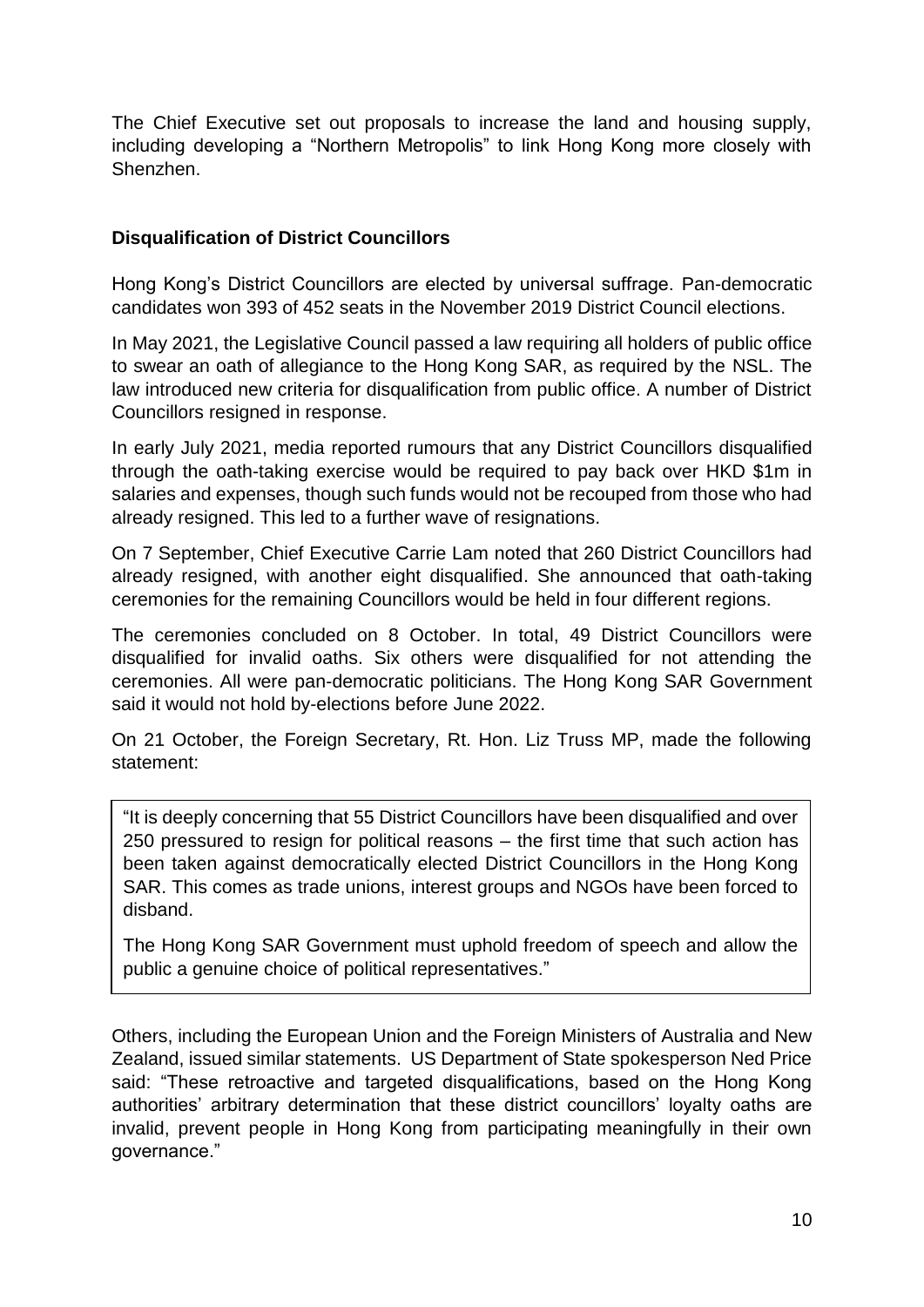**The disqualification and resignation of elected District Councillors is further evidence of the authorities' campaign to stifle opposition by limiting freedom of speech and association, rights set down in the Sino-British Joint Declaration.** 

# <span id="page-10-0"></span>**Legislative Council Elections**

On 30 March 2021, China's National People's Congress Standing Committee (NPCSC) made extensive changes to Hong Kong's electoral system. These included introducing vetting for election candidates and changing the composition of Hong Kong's Legislative Council. Under the new system, the Legislative Council has 90 seats, 20 of which are elected by the general public, 30 of which are selected by Functional Constituencies (mainly trade and industry bodies), and 40 of which are chosen by an Election Committee.

# <span id="page-10-1"></span>Candidate Eligibility Review Committee (CERC)

A Candidate Eligibility Review Committee now screens election candidates. Candidates must first undergo a check by the National Security Police. The CERC's decisions cannot be challenged in the courts.

On 6 July, Chief Executive Carrie Lam announced the membership of the committee:

- 1. Chief Secretary for Administration, John Lee Ka-chiu
- 2. Secretary for Constitutional and Mainland Affairs, Erick Tsang Kwok-wai
- 3. Secretary for Security, Chris Tang Ping-keung
- 4. Secretary for Home Affairs, Caspar Tsui Ying-wai
- 5. Elsie Leung Oi-sie, former deputy director of the NPCSC's Hong Kong Basic Law Committee and former Secretary for Justice
- 6. Rita Fan Hsu Lai-tai, former NPCSC member and former LegCo president
- 7. Lawrence Lau Juen-yee, former vice-chancellor of the Chinese University of Hong Kong

On 7 July, CERC chairman John Lee Ka-chiu said that there are two screening criteria: whether an election candidate "truly upholds the Basic Law" and "truly bears allegiance to the Hong Kong SAR". Lee vowed to weed out "fake patriots".

On 26 August, the CERC disqualified incumbent legislator Cheng Chung-tai from taking part in the December legislative elections, deciding that Cheng did not fulfil the requirements to uphold the Basic Law. Cheng was correspondingly disqualified as a member of the Legislative Council and barred from running in elections for five years. Cheng's disqualification left only one non pro-Establishment politician in the legislature. Lee explained the decision had been taken on the advice of the Committee for Safeguarding National Security of the Hong Kong Special Administrative Region.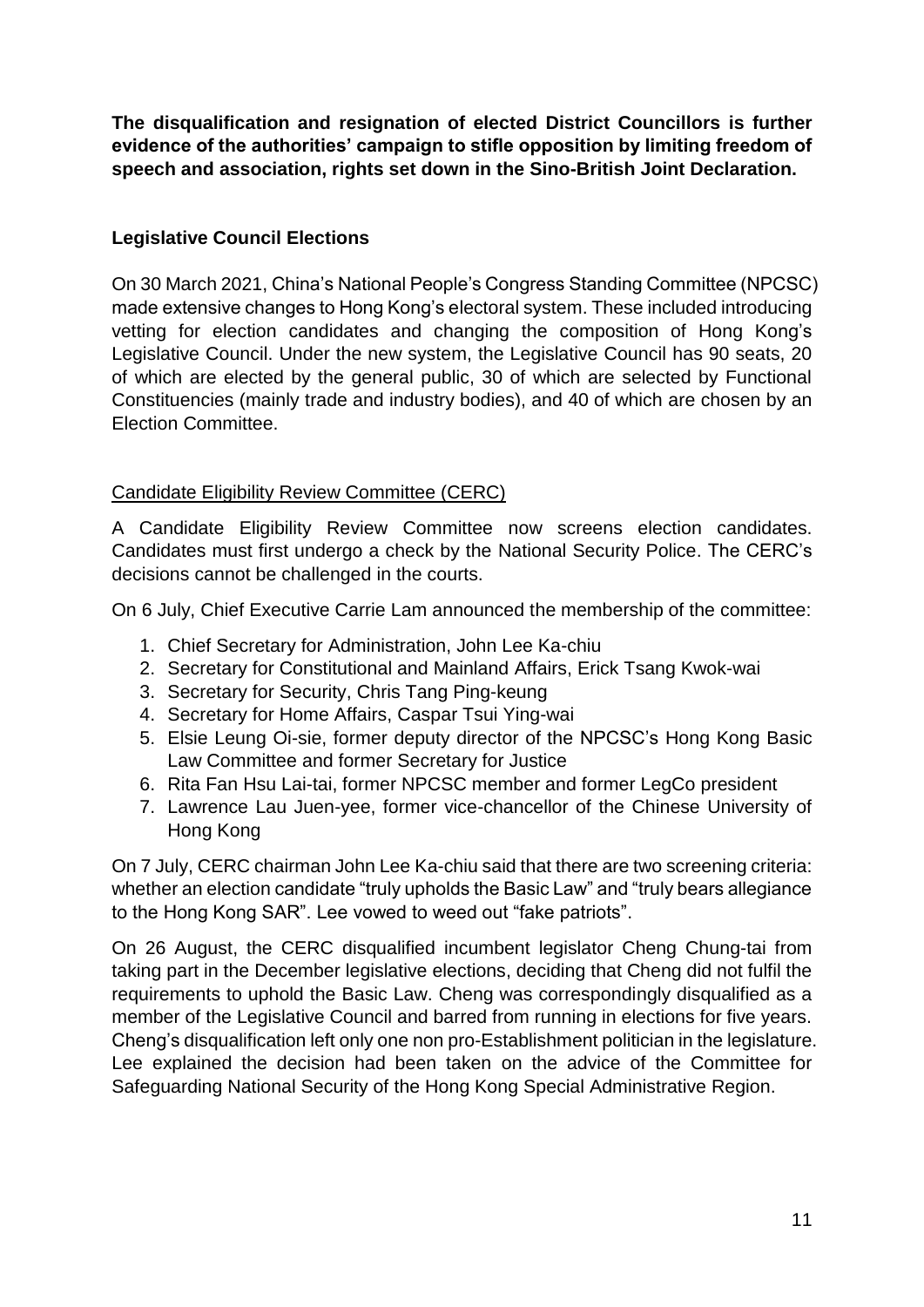#### <span id="page-11-0"></span>Election Committee Elections

The Election Committee selects 40 of the Legislative Council's 90 seats directly from its own membership. It also selects the Hong Kong Chief Executive, and all candidates for the Legislative Council need the Election Committee's approval to run.

The Election Committee has 1,500 seats. 967 are available for election, 377 seats are allocated automatically to specific roles and 156 are nominated. In order to take part in the Election Committee, a person must first be a registered member of one of 40 designated 'subsectors' (e.g. the legal profession, financial services).

The Election Committee elections took place on 19 September. Of the 967 seats available for election, 603 were uncontested. There were 412 sector representatives for the remaining 364 seats. 4,889 people were eligible to vote, representing around 0.06% of Hong Kong's population. Turnout was reported as 90%. The Hong Kong SAR Government hailed the elections as "a new milestone in the implementation of the principle of 'patriots governing Hong Kong'".

#### <span id="page-11-1"></span>Legislative Council Elections: Participation and Results

Many of Hong Kong's pro-democratic former legislators remained in jail, accused of national security crimes. None of the remaining pan-democratic political parties, including the Democratic Party and Civic Party, decided to field any candidates in December's legislative elections.

The legislative elections took place on 19 December.

*Election Committee results*: 1,426 votes were cast to elect 40 seats. Turnout was 98%. 51 candidates from the Election Committee contested the 40 seats.

*Functional Constituency results*: Around 70,000 votes were cast to elect 30 seats. Turnout was 32% (down from 74% in 2016). 67 candidates contested the 30 seats.

*Geographical Constituency results*: Around 1.35m votes were cast to elect 20 seats. Turnout was 30% (down from 58% in 2016). 35 candidates contested the 20 directly elected seats. (In 2016, 234 candidates contested 40 directly elected seats).

Media reported that roughly 27,000 blank ballots were cast.

Overall, of the 90 Legislative Council seats, 89 were occupied by pro-Establishment candidates, with one candidate identifying as non-aligned.

On 20 December, the Foreign Secretary, Rt. Hon. Liz Truss MP, issued a joint statement alongside the Foreign Ministers of Austria, Canada, New Zealand, and the US Secretary of State:

"We, the Foreign Ministers of Australia, Canada, New Zealand, and the United Kingdom, and the United States Secretary of State, noting the outcome of the Legislative Council elections in Hong Kong, express our grave concern over the erosion of democratic elements of the Special Administrative Region's electoral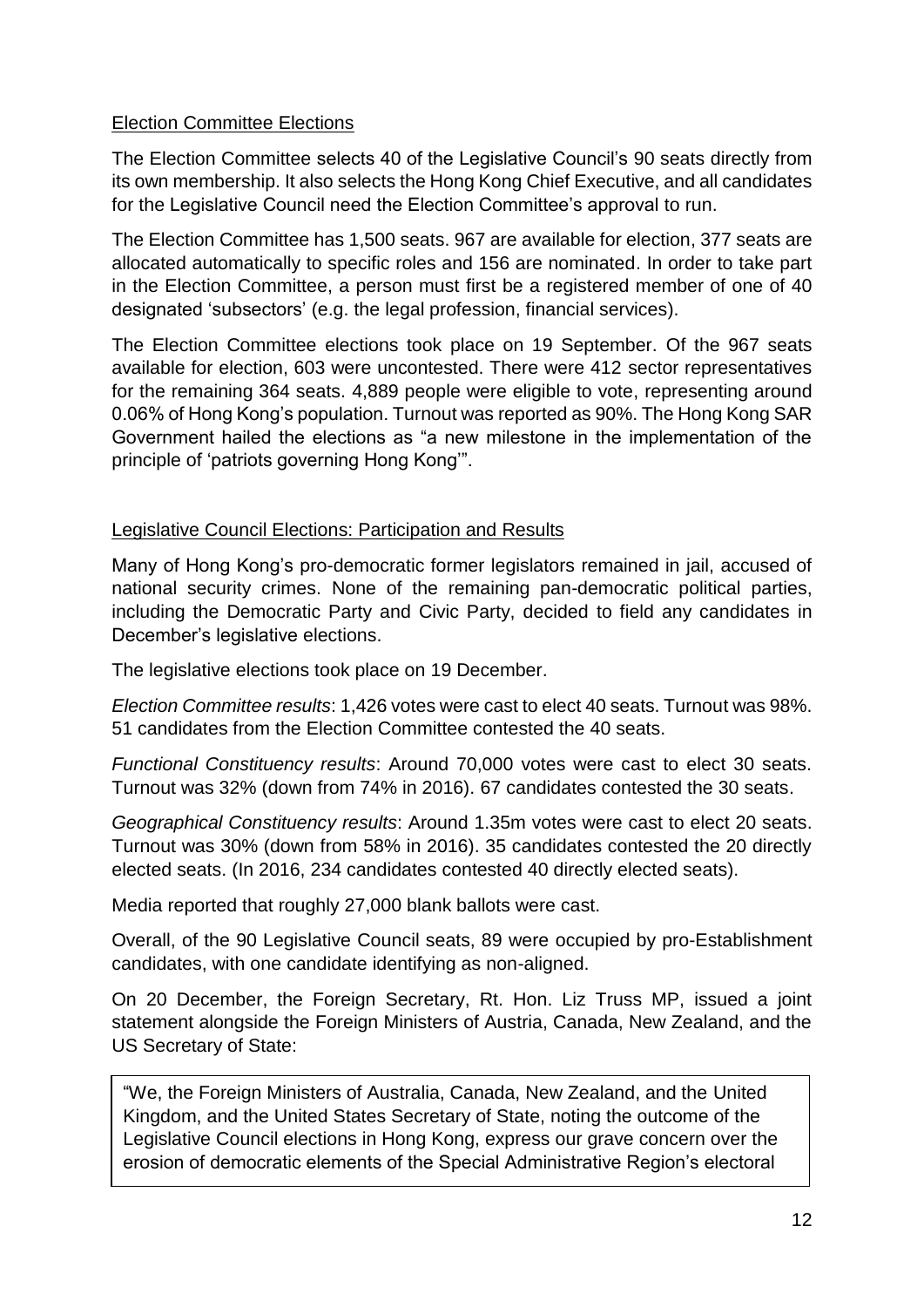system. Actions that undermine Hong Kong's rights, freedoms and high degree of autonomy are threatening our shared wish to see Hong Kong succeed.

Since handover, candidates with diverse political views have contested elections in Hong Kong. Yesterday's election has reversed this trend. The overhaul of Hong Kong's electoral system introduced earlier this year reduced the number of directly elected seats and established a new vetting process to severely restrict the choice of candidates on the ballot paper. These changes eliminated any meaningful political opposition. Meanwhile, many of the city's opposition politicians – most notably the majority of the 'NSL 47' – remain in prison pending trial, with others in exile overseas.

We also remain gravely concerned at the wider chilling effect of the National Security Law and the growing restrictions on freedom of speech and freedom of assembly, which are being felt across civil society. NGOs, trade unions and human rights organisations not supportive of the government's agenda have been forced to disband or leave, while media freedoms are being curtailed at pace.

Protecting space for peaceful alternative views is the most effective way to ensure the stability and prosperity of Hong Kong. We urge the People's Republic of China to act in accordance with its international obligations to respect protected rights and fundamental freedoms in Hong Kong, including those guaranteed under the Sino-British Joint Declaration."

Also on 20 December, G7 Foreign Ministers and the High Representative of the European Union issued a joint statement:

"We, the G7 Foreign Ministers of Canada, France, Germany, Italy, Japan, the United Kingdom and the United States of America and the High Representative of the European Union, noting the outcome of the Legislative Council elections in Hong Kong which took place on 19 December 2021, express our grave concern over the erosion of democratic elements of the Special Administrative Region's electoral system.

The package of changes to the electoral system introduced earlier this year in Hong Kong, including reduction of the number of directly elected seats and establishment of a new vetting process to severely restrict the choice of candidates on the ballot paper, undermined Hong Kong's high degree of autonomy under the "One Country, Two Systems" principle.

We strongly reiterate our call on China to act in accordance with the Sino-British Joint Declaration and its other legal obligations and respect fundamental rights and freedoms in Hong Kong, as provided for in the Basic Law. We also call on the China and the Hong Kong authorities to restore confidence in Hong Kong's political institutions and end the unwarranted oppression of those who promote democratic values and the defense of rights and freedoms."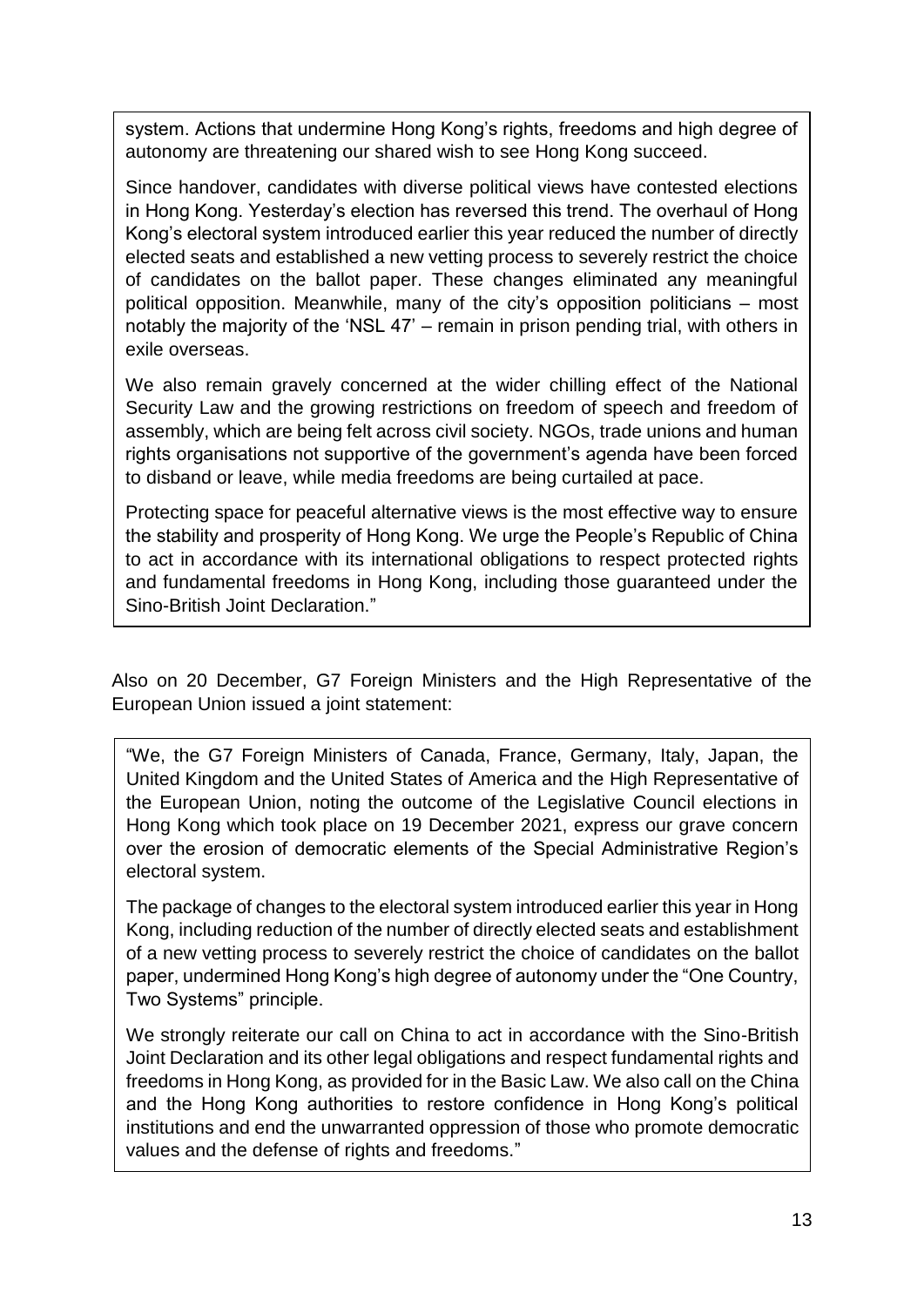The EU High Representative for Foreign Affairs and Security Policy, Josep Borrell, issued a further statement, noting that the election was "another step in the dismantling of the 'One Country, Two Systems' principle".

**The UK is gravely concerned by the erosion of democratic elements of Hong Kong's electoral system. Free and fair elections are essential to the high degree of autonomy and rights and freedoms guaranteed in the Sino-British Joint Declaration**.

# **CONSTITUTION AND 'ONE COUNTRY, TWO SYSTEMS'**

<span id="page-13-0"></span>Hong Kong retained significant differences from mainland China. However, the Central Government continued to reduce and redefine key parts of Hong Kong's "Two Systems", bringing Hong Kong's governance, rights and social systems closer to those in the mainland. A new Chinese Government White Paper set out the future vision for democracy in Hong Kong.

## <span id="page-13-1"></span>**Chinese Counter-Foreign Sanctions Law**

On 10 June 2021, mainland China passed a counter-foreign sanctions law, making it illegal for individuals or organisations to enforce foreign sanctions against the People's Republic of China. The law allows the Chinese Central Government to pursue those complying with foreign sanctions with visa bans, asset freezes and other measures. On 10 August Chief Executive Carrie Lam confirmed her support to extend the law to Hong Kong. This led to concerns in the business community about how companies in Hong Kong could comply with both foreign sanctions and Chinese counter-sanctions. On 20 August, the NPCSC postponed a vote on applying the law to Hong Kong. Chief Executive Carrie Lam has said since that any extension of the law into Hong Kong would need to take into account the HKSARG's status as a financial centre.

## <span id="page-13-2"></span>**US Business Advisory and Sanctions**

On 16 July, the US Government issued a business advisory warning of the "growing risks" that could adversely impact US companies operating in Hong Kong. The report highlighted risks for business arising from the imposition of the NSL, as well as risks around data privacy, transparency and exposure to Hong Kong or People's Republic of China (PRC) sanctioned individuals and entities. The US President, Joe Biden, said "The situation in Hong Kong is deteriorating. And the Chinese government is not keeping its commitment that it made on how it would deal with Hong Kong, and so it is more of an advisory as to what may happen in Hong Kong." On the same day the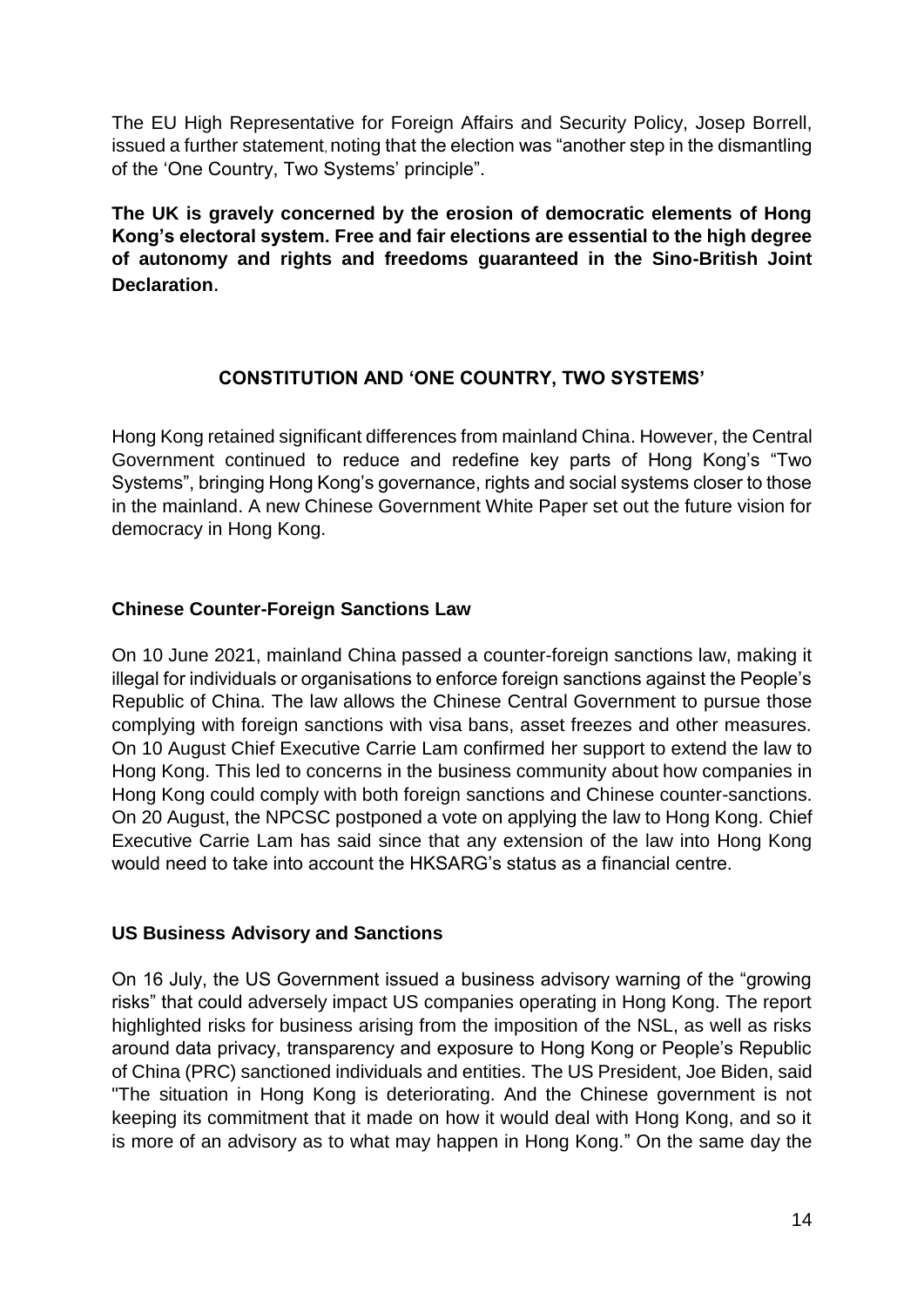US sanctioned seven government officials from the Central Government Liaison Office (CGLO) in Hong Kong.

# <span id="page-14-0"></span>**Mainland Officials Brief the Legislative Council**

On 23 August, a delegation of mainland officials led by the Deputy Director of the Hong Kong and Macao Affairs Office (HKMAO), Huang Liuquan, briefed Legislative Council members on China's 14<sup>th</sup> Five-Year Plan. Such briefings have in the past been held at the CGLO rather than the Legislative Council. Legislative Council President, Andrew Leung Kwan-yeun, said that for leaders of the Central Authorities to visit the Council and conduct in-depth discussions for the first time was particularly meaningful. Huang set out that Hong Kong should integrate into China's development and push forward the Greater Bay Area initiative.

# <span id="page-14-1"></span>**Central Government White Paper on Democracy in Hong Kong**

On 20 December, immediately following the legislative elections, the State Council Information Office of the People's Republic of China published a White Paper entitled "Hong Kong: Democratic Progress Under the Framework of One Country, Two Systems".

The paper outlined the PRC's position regarding the history of democracy in Hong Kong and how democracy should be developed further in future. The paper claimed that democratic models from other countries, including direct elections, would not be suited to the realities of Hong Kong, arguing instead for "democracy with Hong Kong ["its own"] characteristics" as practised in the mainland. The paper stated that the Central Government will continue to "develop and improve" democracy in Hong Kong and work towards the ultimate goal of election of the Chief Executive and Legislative Council by universal suffrage.

**Protecting space for peaceful alternative views is vital to ensure the stability and prosperity of Hong Kong. Beijing's March 2021 Decision to impose electoral changes reversed China's promise to Hong Kong, enshrined in the Basic Law, of gradual progress towards a system of universal suffrage, and constituted a clear breach of the Sino-British Joint Declaration.**

## **LEGAL AND JUDICIAL SYSTEMS**

<span id="page-14-2"></span>The first NSL cases reached Hong Kong's lower courts, setting expectations for future legal cases. The Courts continued to prosecute large amounts of cases related to the 2019 protests. The Court of Final Appeal (CFA) ruled that some National Security Law powers could be applied to other offences that endanger national security.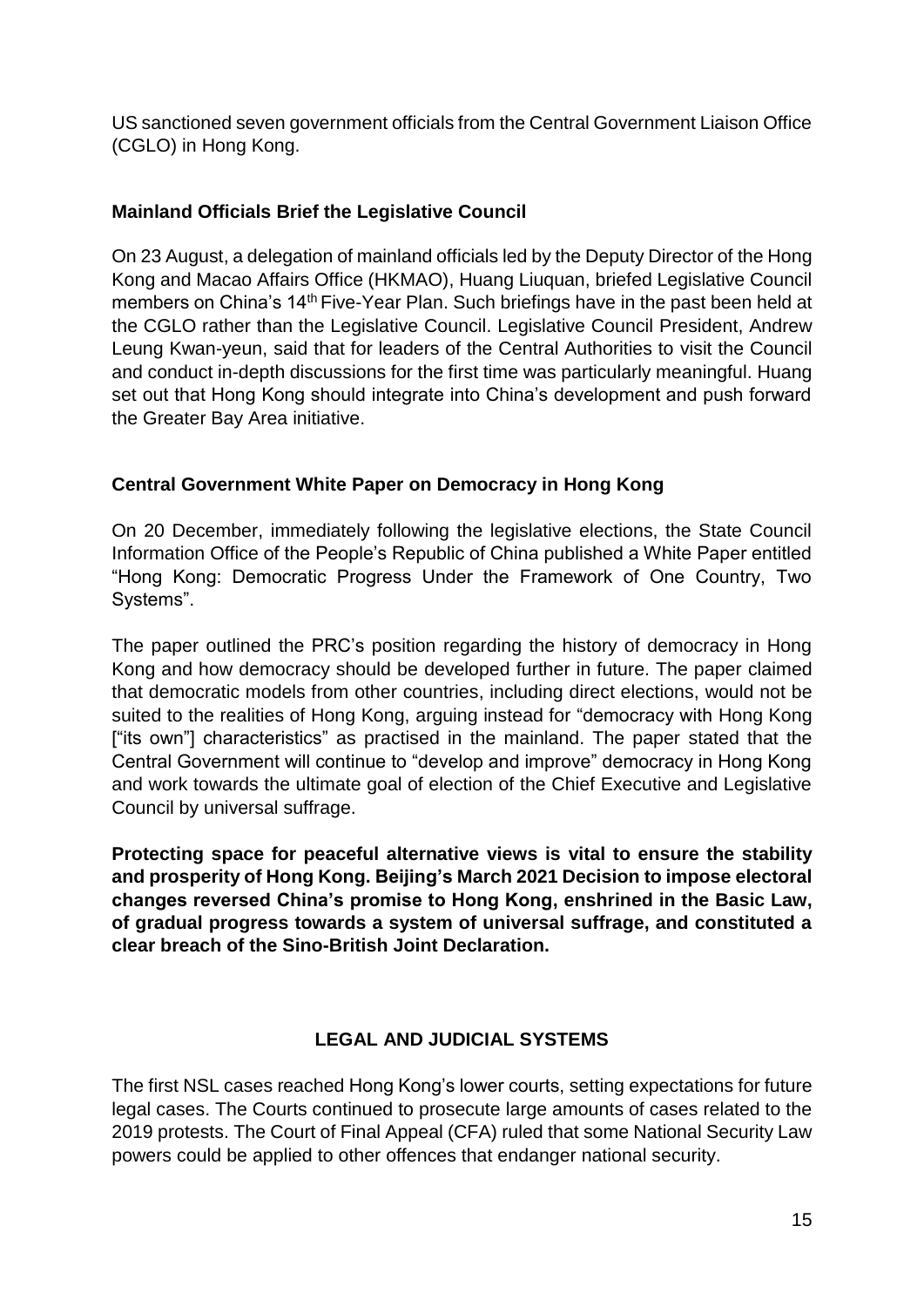# <span id="page-15-0"></span>**Judicial Appointments to the Court of Final Appeal (CFA)**

On 29 July, Chief Executive Carrie Lam appointed the Hon. Mr Justice Johnson Lam Man-hon as a permanent judge of the CFA.

The Chief Executive also extended the terms of office of the following British nonpermanent CFA judges, each for three years:

- The Rt. Hon. the Lord Phillips of Worth Matravers, starting 1 October
- The Rt. Hon. the Lord Hoffmann, starting 12 January 2022

The Chief Executive also extended the terms of office of the following non-permanent CFA judges, each for three years:

- The Rt. Hon. Madam Justice Beverley McLachlin, starting 30 July
- The Hon. Mr Justice Sved Kemal Shah Bokhary, starting 25 October
- The Hon. Mr Justice Robert Tang Ching, starting 25 October

Following the renewals there were 12 non-permanent foreign judges serving in the CFA, including eight from the United Kingdom, three from Australia and one from Canada.

## <span id="page-15-1"></span>**UK Judges Serving on the Court of Final Appeal<sup>1</sup>**

On 27 August, the President of the UK Supreme Court, the Rt. Hon. Lord Reed of Allermuir, released a statement noting that he continued to monitor and assess developments in Hong Kong, in discussion with the Foreign Secretary and the Lord Chancellor. Lord Reed confirmed the shared assessment that "the judiciary in Hong Kong continues to act largely independently of government and their decisions continue to be consistent with the rule of law". He noted the ongoing support of the legal community in Hong Kong for the participation of foreign judges and his intention to continue to serve, while continuing to assess the position in Hong Kong in discussion with the UK Government.

## <span id="page-15-2"></span>**Parliamentary Privilege**

During a Legislative Council meeting in November 2016, then pan-democrat legislator, Leung Kwok-hung, allegedly snatched a confidential folder from a government official. He was subsequently charged with contempt under the LegCo (Powers and Privileges) Ordinance.

<sup>1</sup> <sup>1</sup> The Foreword to this report outlines the decision taken by the President of the Supreme Court, Foreign Secretary, and Deputy Prime Minister and Lord Chancellor since the reporting period.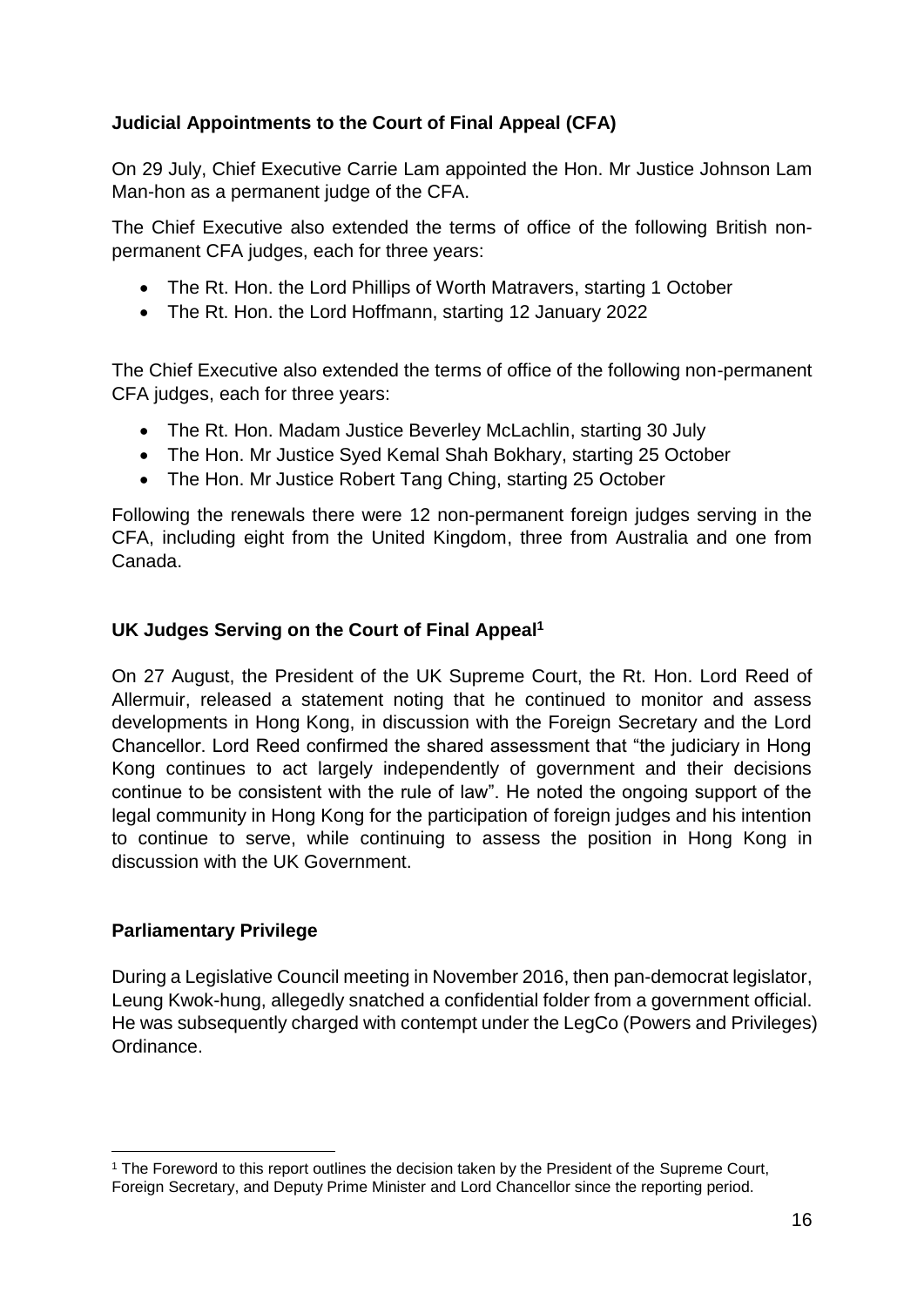A Magistrate's Court initially agreed with Leung's argument that he was immune from prosecution for activities in the Legislative Council. This verdict was overturned in the Court of Appeal and on 31 August the Court of Final Appeal (CFA) heard the case.

The CFA noted that free speech in the Legislative Council should be upheld, but concluded that Leung was not making a speech or participating in a debate, and instead was causing a disturbance. The CFA rejected Leung's defence that the Courts should not intervene in Legislative Council business, noting that criminal jurisdiction still applies.

The CFA verdict set a legal precedent for 12 other former pan-democrat legislators facing similar charges of misconduct in the Legislative Council.

## <span id="page-16-0"></span>**Joint Enterprise**

On 4 November, the CFA ruled that the principle of Joint Enterprise was not applicable to rioting offences.

The Government had argued that people not present at the scene of a riot but providing assistance (e.g. raising awareness on social media, acting as scouts) could nevertheless be guilty of rioting through Joint Enterprise. The CFA ruled that although the principle was not applicable to rioting, the Government could nevertheless prosecute those involved to the same extent through existing offences such as aiding and abetting. The judgment has implications for the many rioting cases being brought following the protests in 2019.

## <span id="page-16-1"></span>**Pressure on the Hong Kong Bar Association and the Law Society of Hong Kong**

The Hong Kong Bar Association and the Hong Kong Law Society regulate the professional conduct of Hong Kong's barristers and solicitors respectively. PRC partystate media and the Hong Kong authorities continued to question the political neutrality of both bodies.

On 14 August, Chinese state-owned newspaper The People's Daily called the Bar Association a "street rat" that would be defeated. It also noted that the Law Society should steer clear of politics in its forthcoming leadership elections or face a "dead end" like the Bar Association. On 16 August, Secretary for Justice, Teresa Cheng, noted that legal bodies should "strive to maintain their professionalism rather than politicisation" and the next day Chief Executive, Carrie Lam, warned that the Hong Kong SAR Government could cut ties with the Law Society if the group became "a politicised body".

On 21 August, pro-democracy candidate Johnathan Ross withdrew his candidacy for re-election as a council member of the Law Society after apparently receiving threats to his family. The Law Society held elections for five places on its twenty-member council on 25 August. Five pro-Establishment solicitors were elected.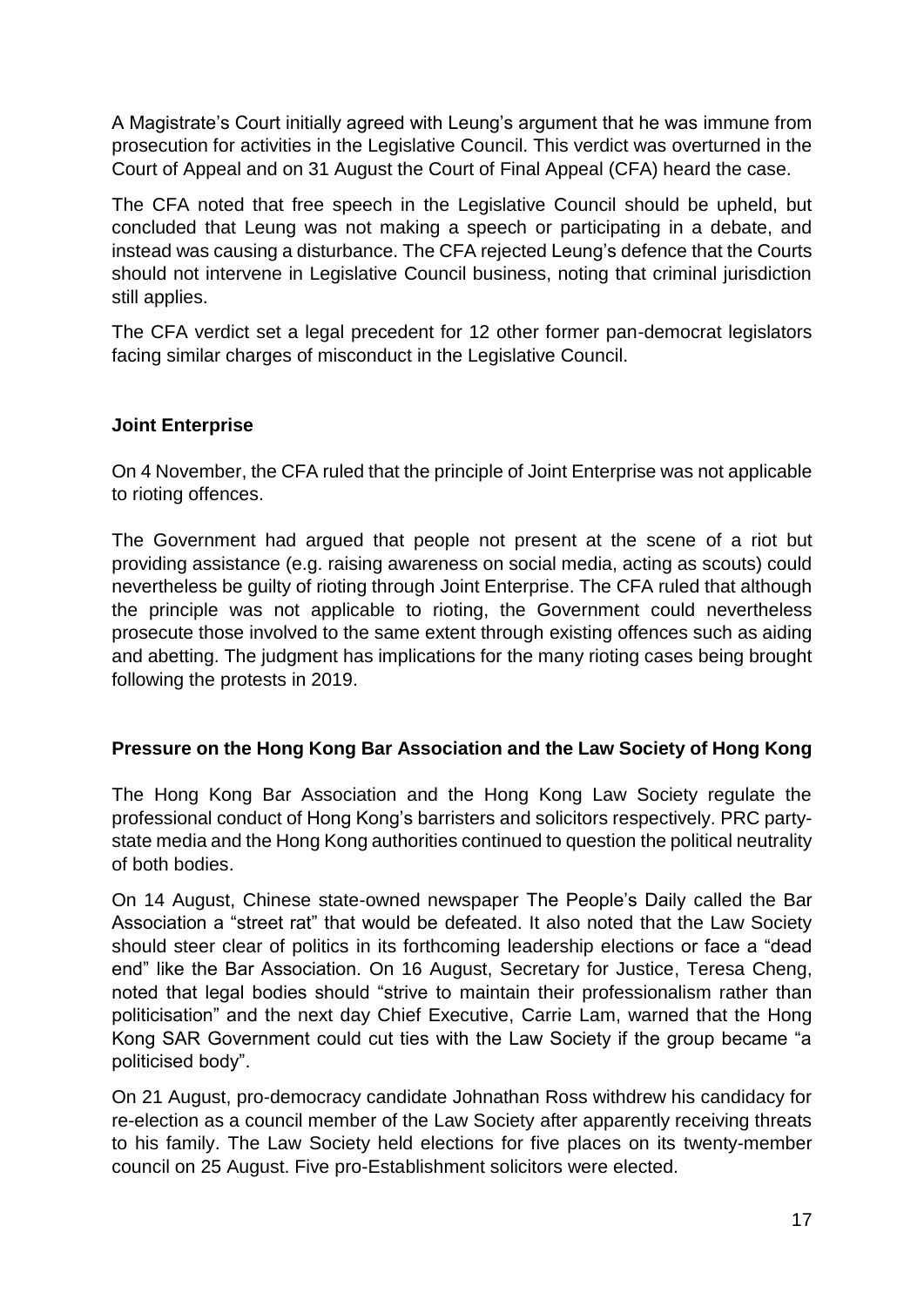# <span id="page-17-0"></span>**Changes to Legal Aid**

Following the 2019 protests and the large number of subsequent legal cases, pro-Establishment legislators questioned whether those accused of crimes during the protests should be able to rely on government-funded legal aid.

On 22 October, the Legislative Council debated proposals to reform legal aid. The defendants in most legal cases related to the 2019 protests had been represented previously by a small number of well-known law firms. On 26 October, Chief Executive Carrie Lam said the proposed changes would "prevent the monopoly of legal aid cases by a small group of lawyers, barristers and solicitors". Hong Kong SAR Government Director for Administration, Daniel Cheng, said that although Article 35 of the Basic Law guaranteed people the right to choose their own lawyer, that right was not absolute and people could still hire the lawyer of their choice privately. On 26 November the Legal Aid department changed the rules to allow the Hong Kong SAR Government to appoint lawyers for criminal cases that use legal aid.

#### <span id="page-17-1"></span>**Law of the Peoples' Republic of China on Safeguarding National Security in the Hong Kong Special Administrative Region (National Security Law)**

Since its introduction in June 2020 until the end of December 2021, 155 people were arrested under the National Security Law (NSL), with 99 people charged. Four trials concluded, all without jury, with all six defendants found guilty.

## <span id="page-17-2"></span>Tong Ying-kit

Tong Ying-kit was the first person charged under the NSL. He was charged with terrorism and incitement to secession, after allegedly driving his motorbike into a group of police officers on 1 July 2020 while carrying a protest flag. Tong was held for over a year, then tried by a panel of selected national security judges. He was found guilty and on 30 July was sentenced to nine years in prison. The Court ruled that by flying a flag with the slogan "Liberate Hong Kong, Revolution of our Times" Tong had incited others to secession. The Court also concluded that Tong had deliberately mounted a "blatant and serious" challenge against the police force, instilling public fear and causing a grave harm to society, thus constituting an act of terrorism.

## <span id="page-17-3"></span>Adam Ma Chun-man

On 11 November, Adam Ma Chun-man was sentenced to five years and nine months in jail for incitement to secession. Ma had allegedly chanted pro-independence slogans in public places on a number of occasions. District Court judge Stanley Chan Kwong-chi rejected the defence's argument that Ma had simply exercised his freedom of speech, noting that the defendant had disregarded a major principle of the Basic Law that "the Hong Kong SAR is an inalienable part of People's Republic of China".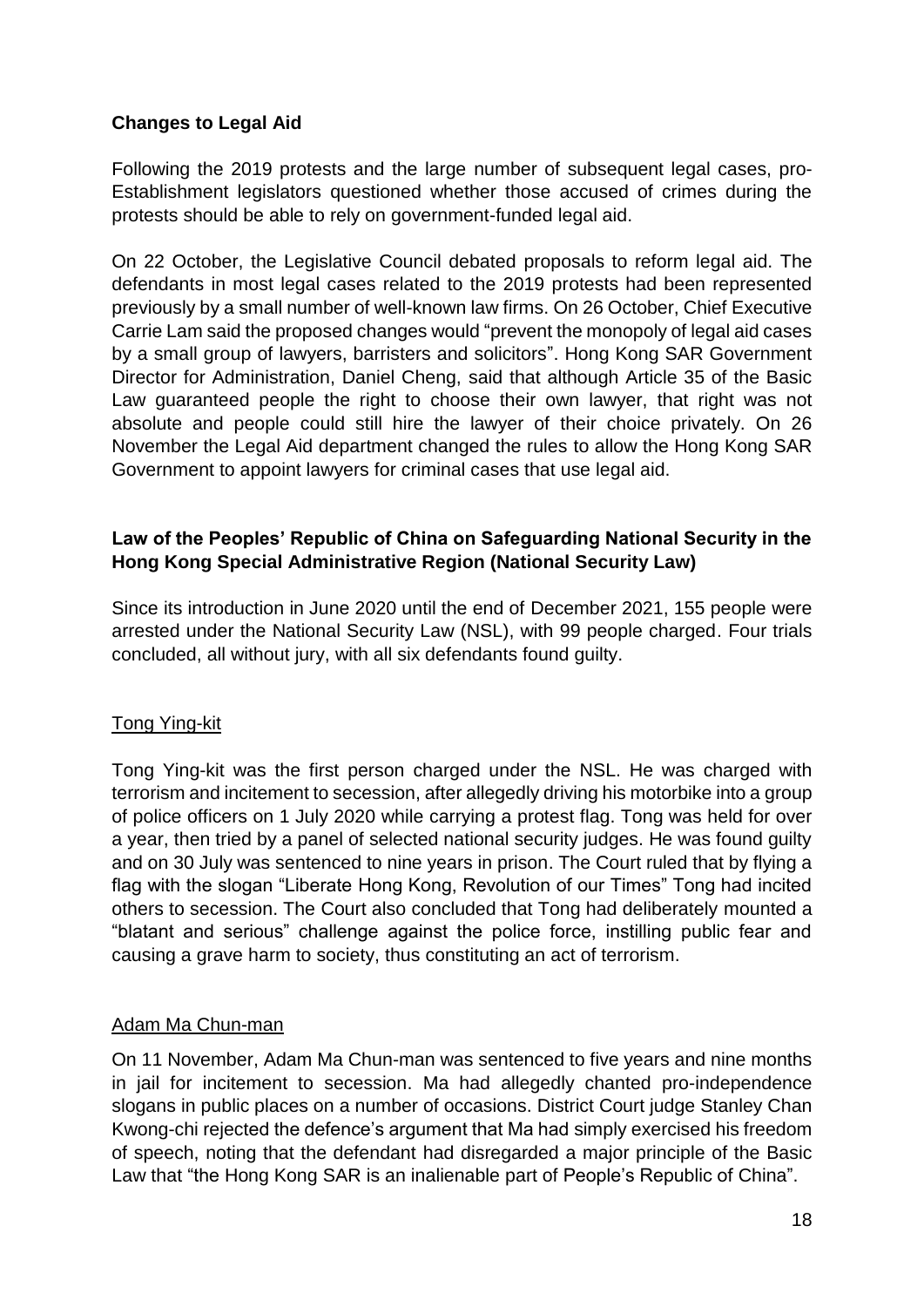## <span id="page-18-0"></span>Tony Chung Hon-lam

On 23 November, Tony Chung Hon-lam was sentenced to three years and seven months in jail for secession and one non-NSL charge of money laundering. The Court found Chung guilty of secession after he allegedly posted pro-independence messages on social media and police found pro-independence material at his house. District Court judge Stanley Chan Kwong-chi said the offence of secession does not require "actual and concrete plans" nor does it necessarily involve the use of force, noting that the defendant had a clear goal to commit secessionist acts.

## <span id="page-18-1"></span>Simon Leung Kam-wai

On 22 December, Simon Leung Kam-wai was sentenced to three months in jail for failing to co-operate with police, thereby breaching the implementation rules of Article 43 of the NSL. A former member of the Hong Kong Alliance in Support of Patriotic Democratic Movements of China, Leung allegedly refused to hand over details of the Alliance's financial reports and activities to National Security Police.

# <span id="page-18-2"></span>Andy Li Yu-hin and Chan Tsz-wah

On 19 August, Andy Li Yu-hin and Chan Tsz-wah were convicted of collusion with a foreign country. Li had previously served seven months in jail in the mainland after being arrested, along with eleven others, for allegedly entering mainland Chinese waters illegally via speedboat while trying to leave Hong Kong. Li and Chan were alleged to have participated in an international campaign to lobby foreign Governments to impose sanctions on Hong Kong. Both pleaded guilty, but their sentencing was delayed until May 2022. Prosecutors named a number of foreign nationals and groups in relation to their alleged links with the defendants, including UK citizens.

## <span id="page-18-3"></span>Foreign Collusion

On 5 November, former Apple Daily journalist Cheung Kim-hung was denied bail for the charge of conspiracy to commit collusion with a foreign country. Cheung was among the five Apple Daily journalists arrested for foreign collusion when the authorities raided Apple Daily's headquarters on 16 June 2021. Among other arguments, government prosecutors cited then UK Foreign Secretary, the Rt. Hon. Dominic Raab's, statement of 23 June 2021 on the closure of Apple Daily, and a UKled Media Freedom Coalition statement of 10 July 2021 as evidence that Cheung had a "close association" with foreign political groups. This was the first time that statements from foreign governments were used to imply a relationship with an NSL defendant.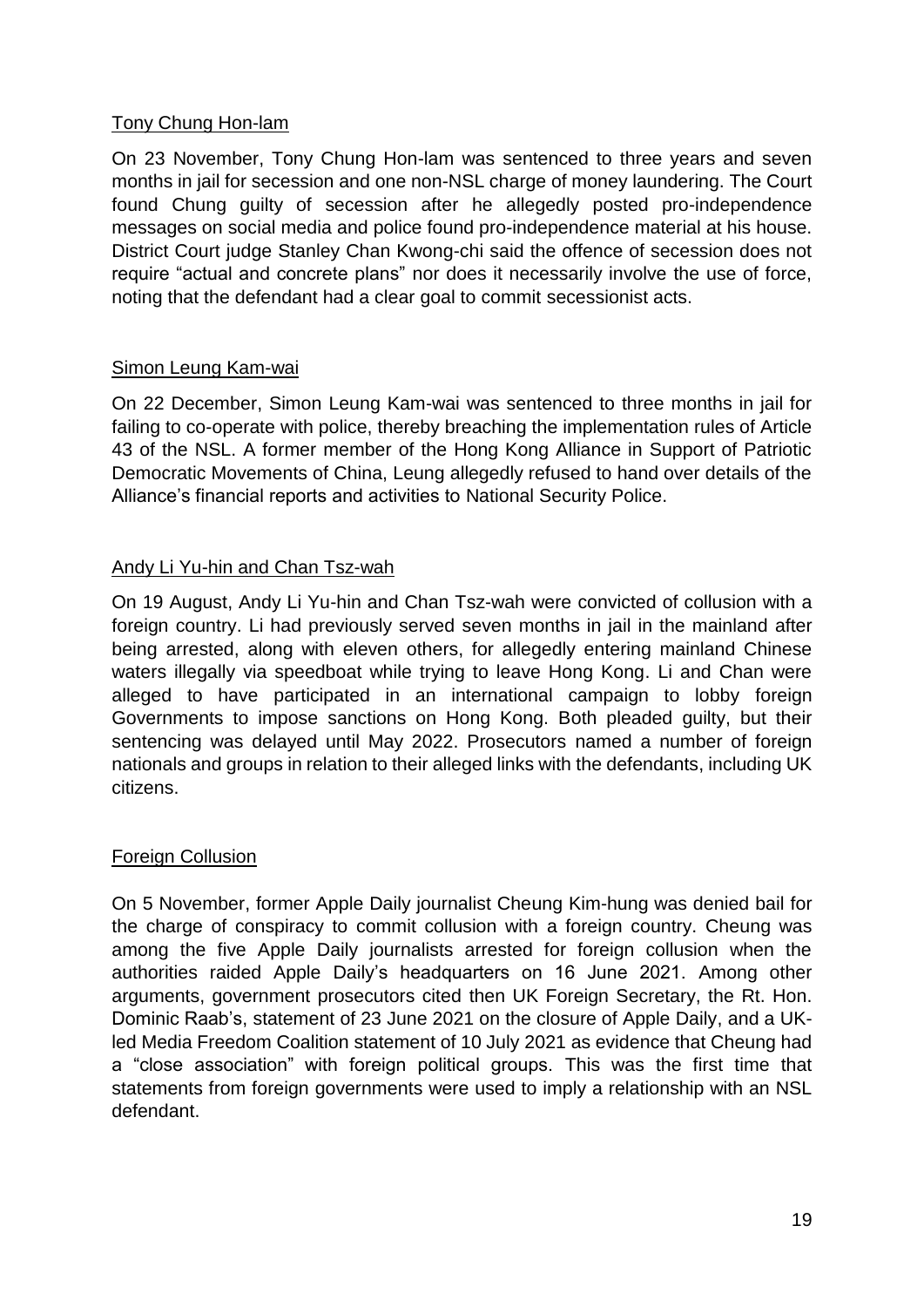## <span id="page-19-0"></span>Further National Security Arrests and Ongoing Cases

- Four members of the student group "Student Politicism" were arrested for conspiracy to incite subversion. Police said they had used street booths to spread messages inciting hatred against the Government, encouraged people not to use the Government's Covid-19 tracing application, and attempted to recruit prisoners with care packages.
- Four members of the Hong Kong Students Union were arrested for advocating terrorism after they expressed sympathy for a man who attacked a police officer on 1 July.
- Fifteen members of the pro-independence group "Returning Valiant", including minors, were arrested for terrorism and conspiracy to incite subversion after allegedly planning to bomb courts and transport infrastructure.
- Apple Daily journalist Lam Man-chung was arrested for conspiracy to collude with foreign forces.

As at the end of the reporting period:

- Jimmy Lai Chee-ying, founder of Apple Daily newspaper, remained in custody since 31 December 2020 with no trial date set. He stands accused of collusion with foreign forces.
- Of the 47 pro-democracy activists and former legislators charged with conspiracy to commit subversion, a total of 32 defendants remained remanded in custody, with 15 released on bail.

**The National Security Law constitutes a clear and serious breach of the Sino-British Joint Declaration. The mainland Chinese and Hong Kong authorities have used the National Security Law and its related institutions to curtail freedoms, punish dissent and shrink the space for opposition, free press and civil society.**

## <span id="page-19-1"></span>**Use of Sedition Laws**

The Hong Kong SAR Government has increased the use of colonial-era sedition offences. Sedition is no longer a crime in the UK, but it was never removed from Hong Kong law.

Local media reported that on 1 November police arrested four people for sedition in relation to a banner demanding genuine universal suffrage.

At least 20 people have been prosecuted for sedition during the reporting period. They included a radio DJ, journalists, and people who had allegedly chanted protest slogans, distributed leaflets promoting Hong Kong independence, or displayed posters threatening national security judges.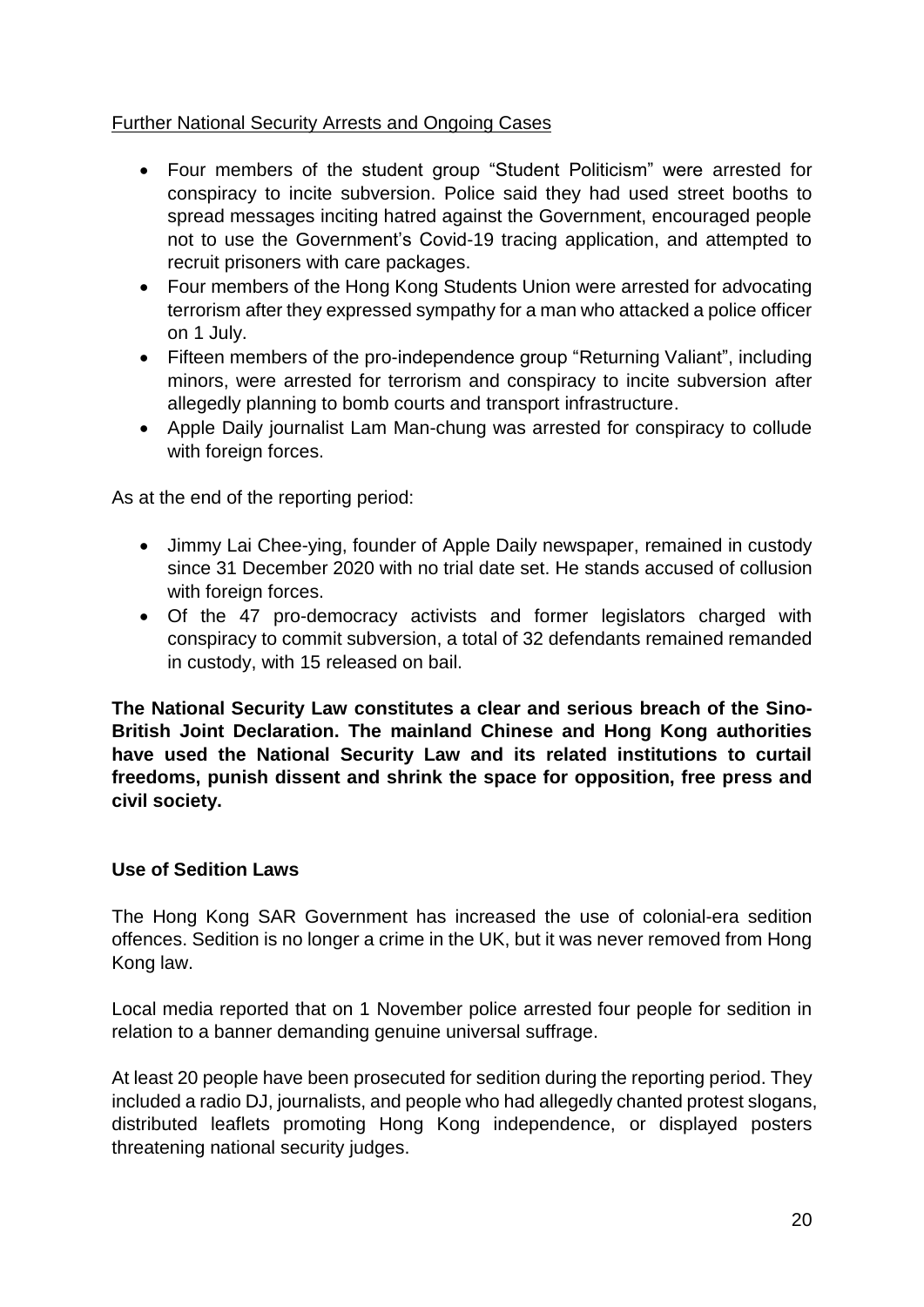Hong Kong Government prosecutors have requested National Security judges be assigned to these cases, despite sedition not being an NSL offence.

On 22 July, the police arrested five speech therapists for conspiring to produce seditious publications in relation to children's books that allegedly depicted Hong Kong political events using sheep and wolves. On 12 November, one of the speech therapists, Sidney Ng Hau-yi, was denied bail, with the judge ruling that NSL bail rules should apply because the case related to national security. Ng sought to bring the case to the Court of Final Appeal on the basis that the NSL bail rules should not apply to non-NSL offences. The CFA dismissed the leave to appeal, and confirmed that some aspects of the National Security Law, including stricter bail conditions, specially assigned judges, and greater police powers, can apply to sedition and other non-NSL offences that endanger national security. The CFA noted that the NSL should work in tandem with local laws, seeking "convergence, compatibility and complementarity."

#### <span id="page-20-0"></span>**Judicial Intimidation**

There were a number of cases of intimidation against judges. Judges reported receiving threatening phone calls and threatening letters, particularly after ruling on cases related to the 2019 protests. On 11 and 16 November, courts reported receiving letters targeting judicial staff and containing white powder. The Hong Kong Bar Association and the Hong Kong Law Society condemned the attempts at intimidation. The judiciary expressed grave concern at the "attempts to exert improper pressure".

**It is essential that both the Hong Kong judiciary and Hong Kong's legal institutions are able to operate independently and free from political interference.** 

## **BASIC RIGHTS AND FREEDOMS**

<span id="page-20-1"></span>Freedom of speech, of assembly, and of the press were all targeted and further constrained during the reporting period. In many cases, criticism of civil society organisations in PRC party-state media was followed by action from the Hong Kong SAR Government or police, causing the organisation to disband to protect their staff from prosecution. A large number of media organisations, trade unions, students' unions, political parties and NGOs were either forced to close or chose to dissolve voluntarily to avoid potential charges.

#### <span id="page-20-2"></span>**Press and Media Freedom**

#### <span id="page-20-3"></span>Further Action against Apple Daily Newspaper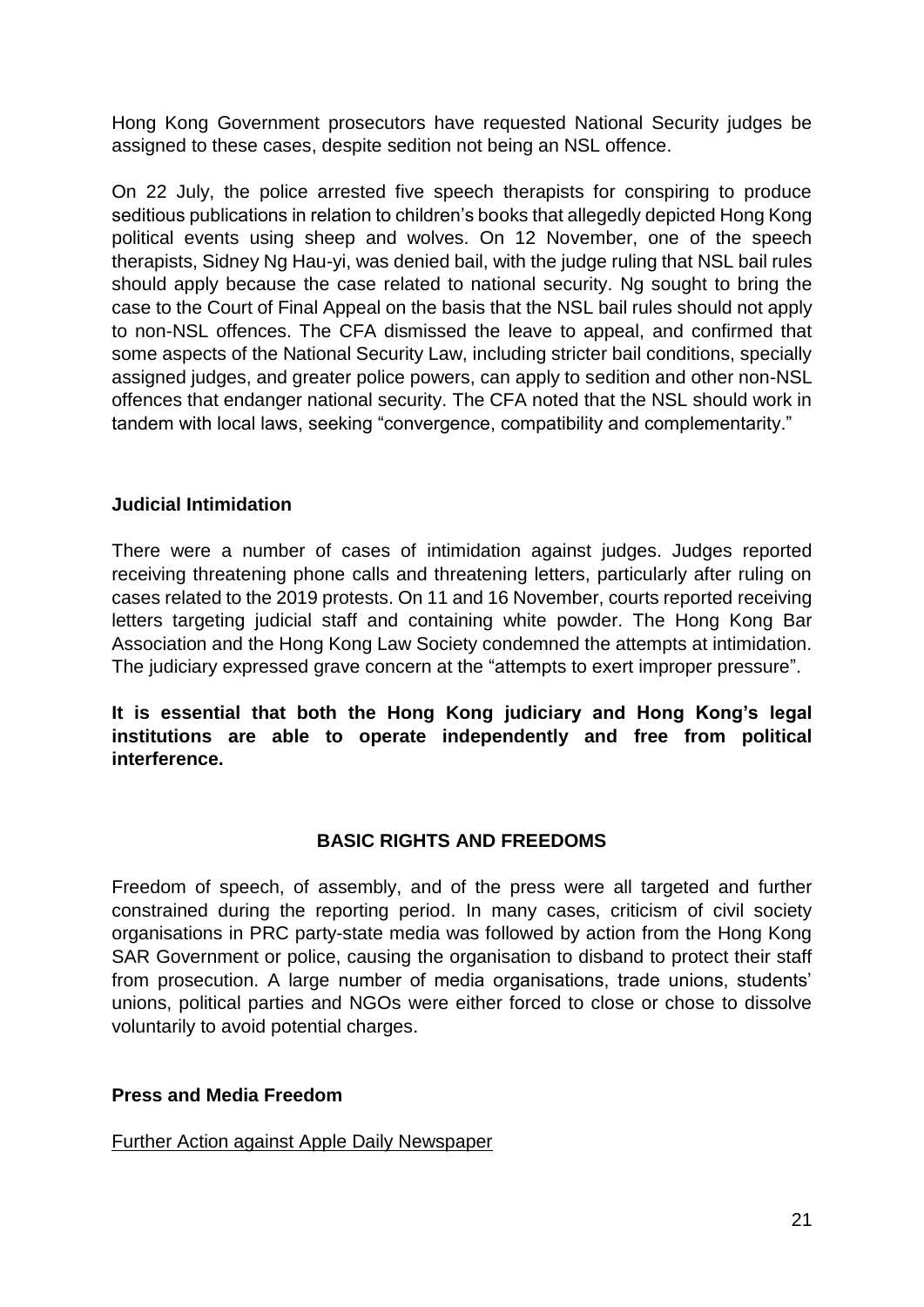In June 2021, Hong Kong police raided the offices of Apple Daily newspaper. They arrested the editor-in-chief and senior executives of the paper's parent company on national security charges and froze the newspaper's assets. On 23 June, the newspaper announced its closure. The police action attracted international criticism, with concerns expressed about respect for media freedom.

On 10 July, the UK, as part of the Media Freedom Coalition (which included 20 other countries<sup>2</sup>, including all members of the G7), issued the following statement:

"The undersigned members of the Media Freedom Coalition express their strong concerns about the forced closure of the Apple Daily newspaper, and the arrest of its staff by the Hong Kong authorities. The use of the National Security Law to suppress journalism is a serious and negative step which undermines Hong Kong's high degree of autonomy and the rights and freedoms of people in Hong Kong, as provided for in the Hong Kong Basic Law and the Sino-British Joint Declaration.

The action against Apple Daily comes against a backdrop of increased media censorship in Hong Kong, including pressure on the independence of the public broadcaster and recent legal action by the Hong Kong authorities against journalists.

We are highly concerned by the possible introduction of new legislation that is intended or could risk being used to eliminate scrutiny and criticism by the media of the government's policies and actions.

Freedom of the press has been central to Hong Kong's success and international reputation over many years. Hong Kong and mainland Chinese authorities should fully respect and uphold this important right, in line with China's international legal obligations."

On 21 July, National Security Police arrested another former Apple Daily staff member, editor Lam Man-chung, and the next day charged him and previously arrested Apple Daily staff with conspiracy to collude with foreign forces under the NSL.

On 23 July, the then Foreign Secretary, Rt. Hon. Dominic Raab, said:

"The Hong Kong authorities' continued malicious persecution of former Apple Daily staff is disturbing. The Chinese government is again failing to uphold its promise in the Joint Declaration to protect freedom of the press and freedom of speech."

On 15 December, the High Court granted the Hong Kong SAR Government's application to wind up Apple Daily's parent company, Next Digital, on the grounds of public interest.

1

<sup>2</sup> Australia, Austria, Canada, Czech Republic, Denmark, Estonia, Finland, France, Germany, Iceland, Italy, Japan, Latvia, Lithuania, Luxembourg, Netherlands, New Zealand, Slovakia, Switzerland, United States.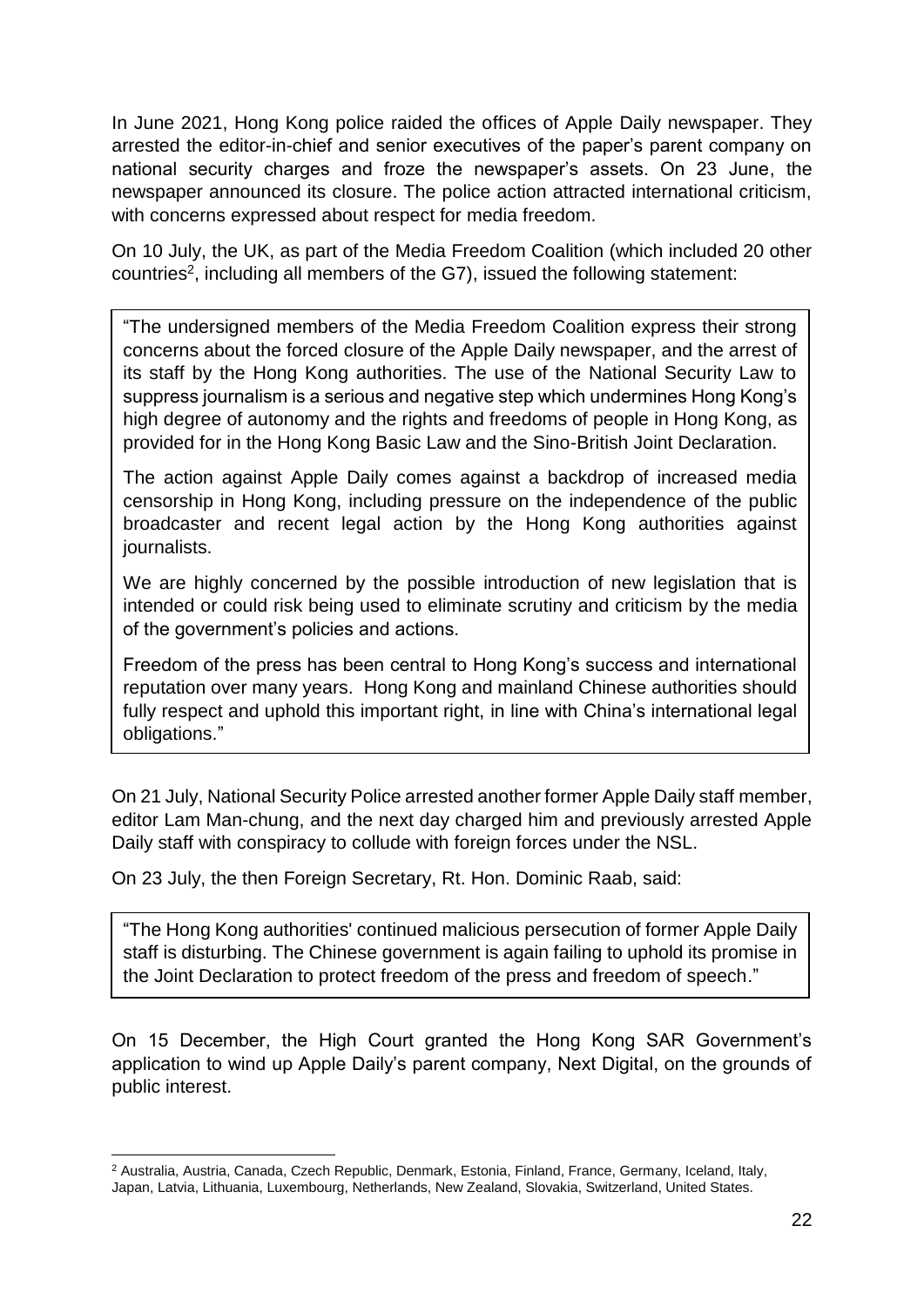#### <span id="page-22-0"></span>Journalist Visas

On 12 November, editor-in-chief of "The Economist" newspaper, Zanny Minton Beddoes, stated that the Hong Kong immigration authorities had declined to renew the employment visa of the magazine's correspondent, Sue-lin Wong. Beddoes noted that the decision was given without explanation and urged the Hong Kong authorities to maintain access for the foreign press.

During a press conference on 16 November, Chief Executive Carrie Lam noted that issuing visas is at the discretion of the Government. Lam said that Hong Kong is "proud to be a hub for overseas media", though remarked that "in all aspects of Government activities, national security is clearly a very important consideration".

## <span id="page-22-1"></span>Hong Kong Journalists Association (HKJA)

The Hong Kong Journalists Association was subject to criticism from Chinese state media. On 13 August, PRC party-state media outlet Wen Wei Po labelled the HKJA Hong Kong Journalist Association (HKJA) an "anti-government political organisation". On 14 September, Secretary for Security Chris Tang Ping-keung in an interview with Tai Kung Pao accused the HKJA of infiltrating schools to recruit students. On 15 September, Tang called for the HKJA to disclose its funding and membership in order to assuage apparent public concerns. HKJA noted that revealing the names and organisations of its members without their consent would breach Hong Kong's privacy laws.

## <span id="page-22-2"></span>Foreign Correspondents' Club (FCC)

On 5 November, the Foreign Correspondents' Club released a survey of its members. 84% of the journalists and correspondents believed that working conditions had deteriorated since the introduction of the National Security Law, and 46% were considering leaving Hong Kong. In response, the office of the Commissioner of the Ministry of Foreign Affairs of the PRC in Hong Kong accused the FCC of sowing discord, abandoning its professional ethics, and using press freedom to interfere in Hong Kong's governance.

## <span id="page-22-3"></span>Public Broadcaster – Radio Television Hong Kong (RTHK)

On 9 August, Chief Executive Carrie Lam announced that public broadcaster Radio Television Hong Kong (RTHK) would develop a long-term partnership with stateowned China Central Television and China National Radio, to air more programmes and "nurture a stronger sense of patriotism" in Hong Kong.

A number of long-running public discussion programmes were taken off air, including the news commentary session of radio phone-in programme "Open Line Open View" and the live public debate show "City Forum".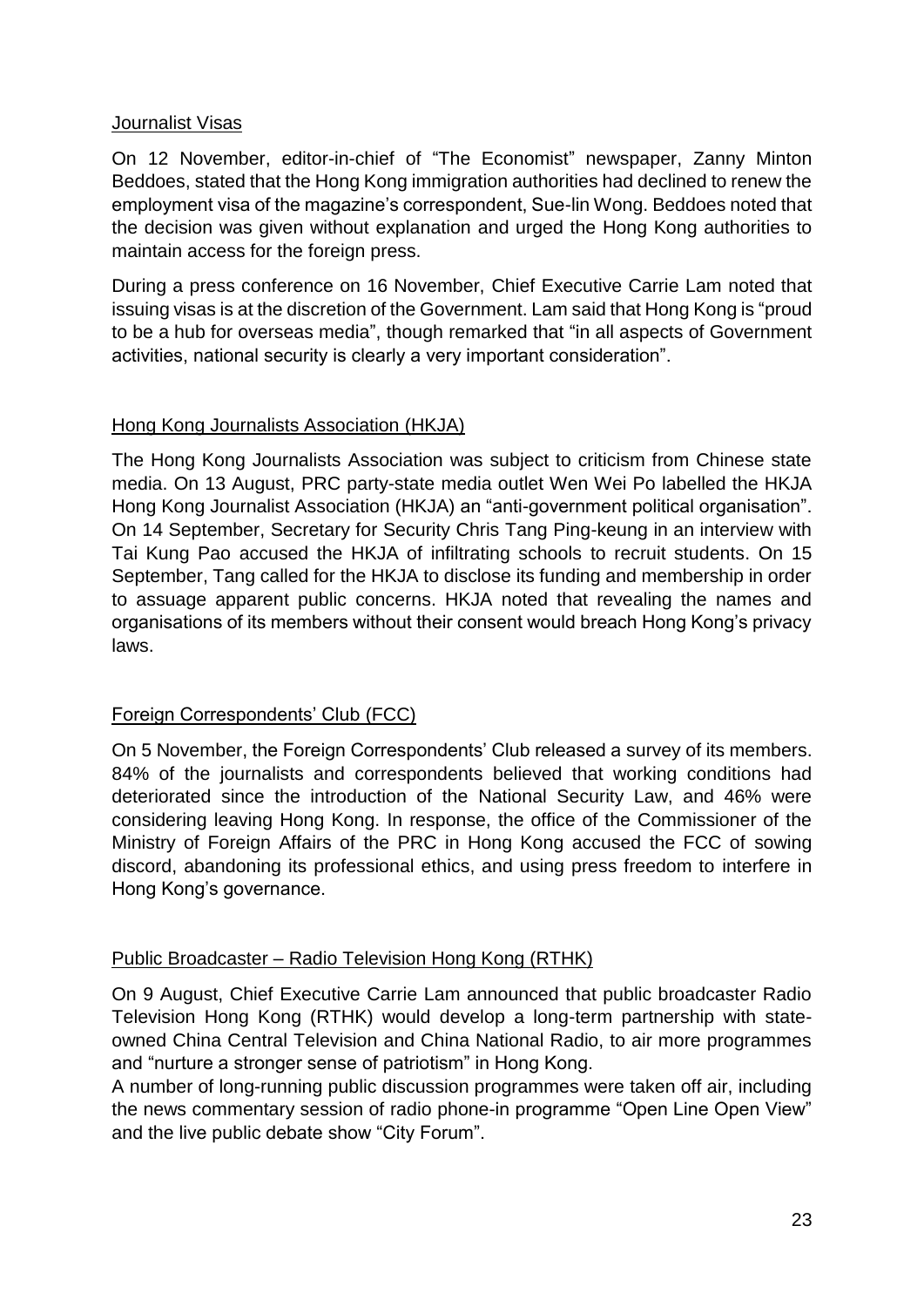On 29 September, RTHK issued new editorial guidelines to staff, which noted RTHK's responsibility to prevent and suppress acts that endanger national security and reminded staff to avoid contact with foreign Governments and political organisations.

#### <span id="page-23-0"></span>Raid and Closure of Stand News

On 29 December, over 200 National Security Police officers raided the offices of prodemocracy online news outlet Stand News. The police arrested six senior staff members for allegedly conspiring to publish seditious publications. National Security Police also froze HKD \$61m (£5.8m) of assets. Stand News announced that it would cease all operations and dismiss all staff with immediate effect.

The Minister of State for Asia and the Middle East, the Rt.Hon. Amanda Milling MP, said:

"The raid of independent media outlet Stand News and related arrests further erode freedom of speech in Hong Kong. The UK has condemned the curtailing of media freedoms in Hong Kong alongside international partners, and will continue to stand up for the free press around the world."

US Secretary of state, Anthony Blinken, released a statement calling on the PRC and Hong Kong SAR Governments to cease targeting Hong Kong's free and independent media, noting that "journalism is not sedition". Similar concerns over media freedom were expressed by other countries and international organisations, including Canada, as well as the European Union and the UN Office for Human Rights.

**Freedom of the press has been central to Hong Kong's success and international reputation over many years. It is imperative that this freedom, along with the other rights and freedoms in the Joint Declaration, are fully respected. The UK will always defend media freedom and the right of journalists to do their job.** 

## <span id="page-23-1"></span>**Freedom of Expression**

#### <span id="page-23-2"></span>Removal of Tiananmen Statue from Hong Kong University

"The Pillar of Shame", a sculpture created by Danish artist Jens Galschiøt to commemorate the 1989 Tiananmen Square massacre, had been on the University of Hong Kong (HKU) campus since 1997. Students traditionally cleaned the sculpture annually on 4 June to remember the events of Tiananmen Square. On 8 October, the HKU decided to remove the sculpture from campus. The university explained its decision was based on a risk assessment and legal advice. On 15 October, the Danish Minister of Foreign Affairs Jeppe Kofod expressed concern over the statue's proposed removal, noting that the freedom of expression was a fundamental right.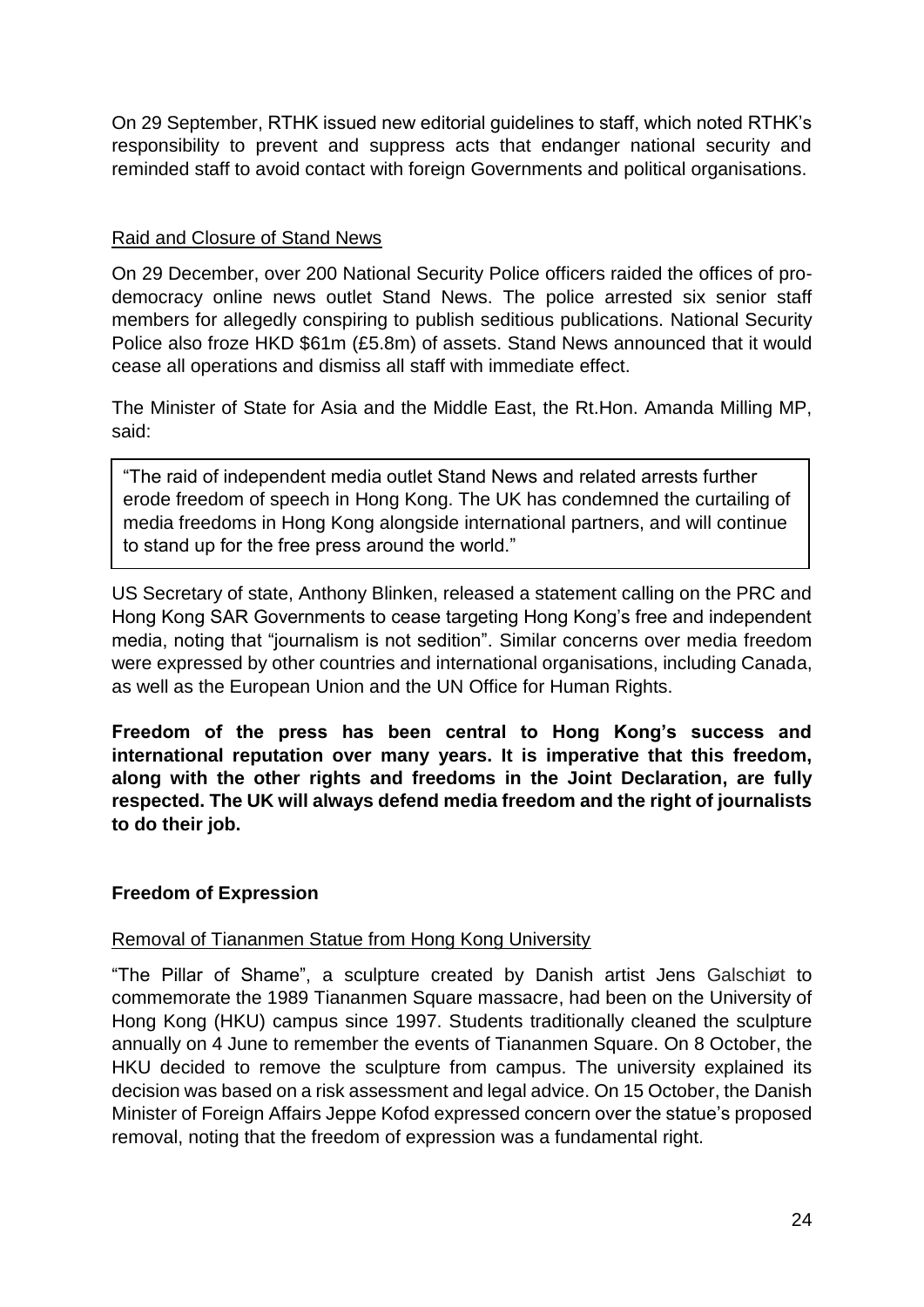On 22 December, the university removed the Pillar of Shame, citing potential safety issues and legal risks. The University's governing council said the statue would be placed in storage pending further legal advice.

On 24 December, the Chinese University of Hong Kong and the Lingnan University, removed monuments commemorating the Tiananmen Square massacre from their campuses, citing similar reasons.

## <span id="page-24-0"></span>Closure of Tiananmen Museum

On 2 June, the Hong Kong Alliance shut down its museum dedicated to remembering the 1989 Tiananmen massacre. The museum was closed only two days after opening, after government officers suggested that it might breach the Places of Public Entertainment Ordinance. On 27 July, the Alliance pleaded guilty to operating the museum without a public entertainment licence. On 9 September, National Security Police raided the museum and collected items for investigation.

An online-only museum dedicated to remembering the Tiananmen Square massacre opened on 4 August, but internet access to the website was blocked from 29 September.

#### <span id="page-24-1"></span>**Freedom of Assembly**

#### <span id="page-24-2"></span>Covid-19

Government social distancing rules to prevent the spread of Covid-19 continued to restrict the number of people allowed to gather publicly. The maximum number of people allowed to gather in public was limited to four people, ruling out large gatherings or public protests.

#### <span id="page-24-3"></span>Remembrance of the Tiananmen Square Massacre

For over 30 years, the Hong Kong Alliance organised an annual vigil to remember the victims of the 1989 Tiananmen Square massacre. Police banned the vigil for the first time in 2020 and again in 2021 citing concerns about the spread of Covid-19.

26 pro-democracy politicians and activists were arrested for unauthorised assembly relating to their participation in the vigil in 2020. The judicial cases concluded on 13 December and all twenty-four that were tried were found guilty (two people had left the country). The judge held that the defendants could not challenge the police decision to ban the vigil (only the organiser could do so), and that even if the ban could be challenged, the police had clear public health grounds to prohibit the rally. The judge rejected arguments that jail terms would be inappropriate for peaceful protest. The defendants were given sentences ranging from four to 14 months in jail.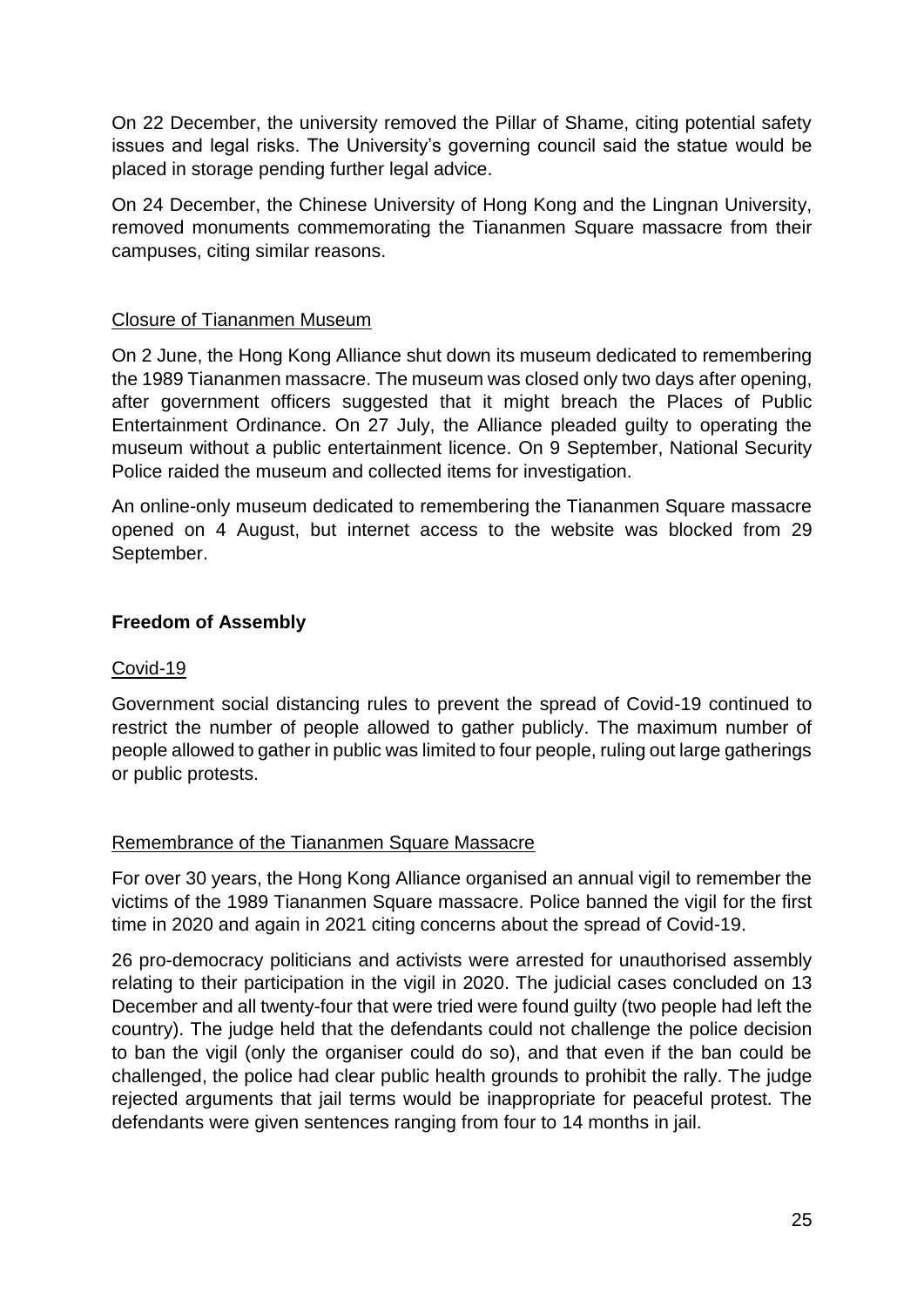The (now former) Hong Kong Alliance Vice-Chair, Chow Hang-tung, was arrested on 4 June 2021 for allegedly inciting people to attend the banned vigil. Chow appeared in court on 6 October with her trial set for a later date.

**Freedom of assembly and freedom of expression are set down in paragraph 3(5) of the Joint Declaration. It is imperative that these freedoms, along with the other rights and freedoms in the Joint Declaration, are fully respected.**

# <span id="page-25-0"></span>**Civil Society**

<span id="page-25-1"></span>Hong Kong Alliance in Support of Patriotic Democratic Movements of China (Hong Kong Alliance)

The Hong Kong Alliance was formed following the 1989 Tiananmen Square massacre, with the goals of promoting democracy in China, seeking accountability for the events in Tiananmen Square and "ending one-party dictatorship". In 2021, the Alliance was subject to increased criticism from mainland Chinese Government supporters and representatives.

On 10 July, the Hong Kong Alliance announced that all of its staff would be dismissed to ensure their safety. Half of its committee members also resigned, citing "increasingly fierce and obvious political repression".

On 25 August, the National Security Police wrote to the Alliance requesting information about the group's funding, membership and activities as part of an investigation into the Alliance for allegedly acting as a foreign agent. The Alliance declined to comply. On 8 September, National Security Police arrested five of the Alliance committee members under the NSL for failing provide information. Then Foreign Secretary, Rt. Hon. Dominic Raab, said:

"Today's arrests of members of the Hong Kong Alliance are another chilling demonstration of how the National Security Law is being used by Beijing to dismantle civil society and stifle political dissent in Hong Kong."

On 9 September, the five committee members were officially charged under the NSL for "failing to comply with notice to provide information". Chow Hang-tung, Lee Cheukyan and Albert Ho Chun-yan, as well as the Alliance itself, were also charged with inciting subversion. The group's assets were frozen by the National Security Police.

Then Foreign Secretary, Rt. Hon. Dominic Raab MP, said:

"Today marks the first time that the Hong Kong National Security Law has been used to charge a civil society organisation. This demonstrates the expanding use of the law to silence the Chinese Communist Party's critics, rather than the avowed aim of restoring security."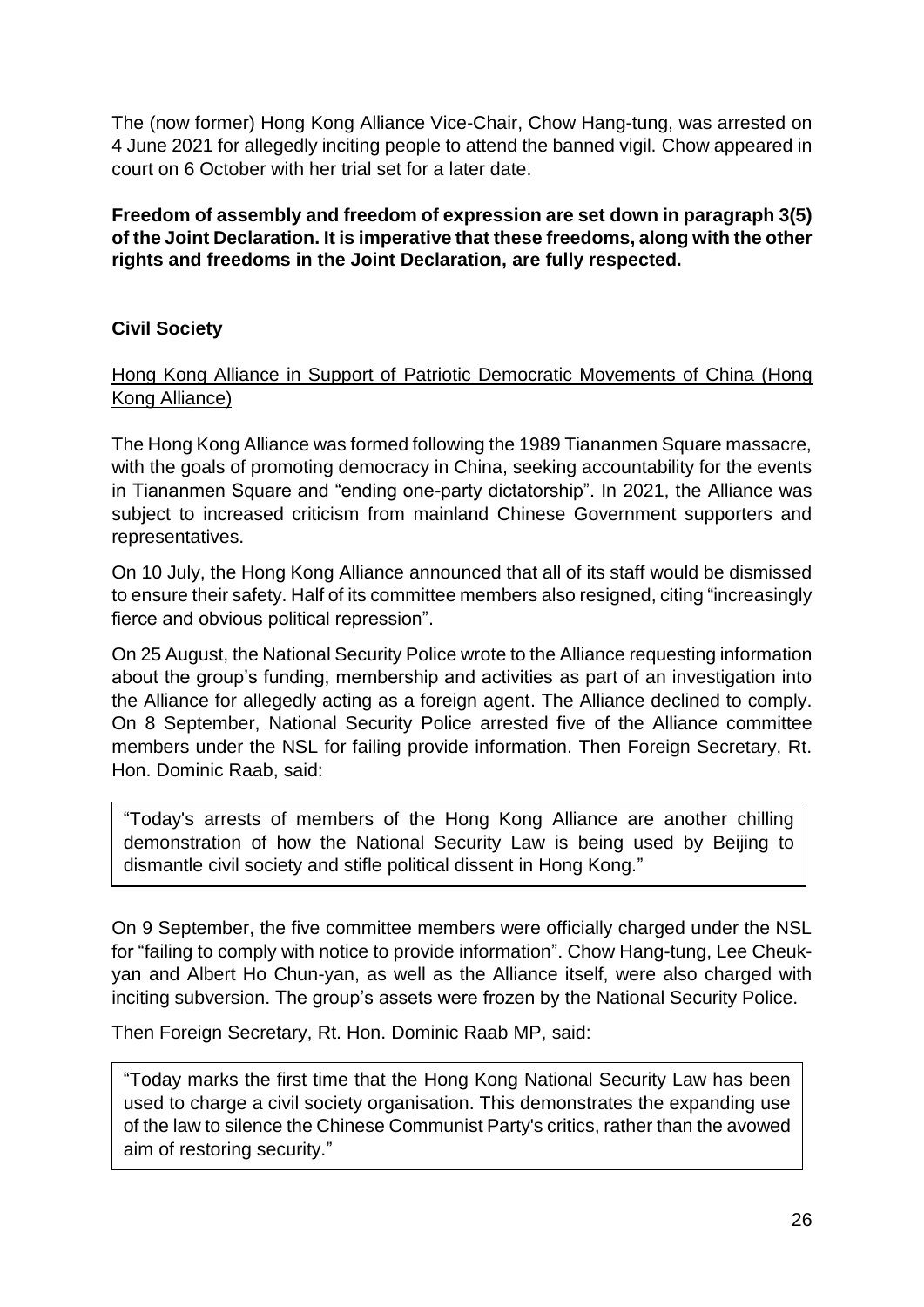On 16 September, the Alliance disabled its official website and removed all online content in response to an order from the Hong Kong Police. On 25 September, the Alliance voted to disband.

On 26 October, Chief Executive Carrie Lam ordered that the Alliance be removed from the Companies Registry. The Chief Executive noted that the Alliance's goal of "ending one-party dictatorship" amounted to subversion, and as such it was necessary to prohibit the Alliance's continued operation.

## <span id="page-26-0"></span>Civil Human Rights Front (CHRF)

The Civil Human Rights Front was an umbrella body of unions, political parties, civic organisations, religious groups and political activists. Founded in 2002, the CHRF was known for organising the annual 1 July pro-democracy marches, as well as the large anti-extradition marches in June 2019.

In April 2021 the Hong Kong police accused the CHRF of violating the Societies Ordinance. The CHRF received a letter from the Hong Kong Police requesting details of their finances and activities, including all marches held over the past fifteen years. The CHRF declined to comply.

On 13 August, Police Commissioner Raymond Siu said the Force was investigating whether the Front had violated the National Security Law.

On 15 August, the Front announced its decision to disband, citing "suppression" from the Government and the unprecedented challenges being faced by civil society. Secretary for Security Chris Tang Ping-keung stated that legal action against the CHRF would continue.

## <span id="page-26-1"></span>Trade Unions (including the Professional Teachers' Union)

The Professional Teachers' Union (PTU) was founded in 1973 and was the biggest trade union in Hong Kong, representing over 90% of the city's educators.

On 31 July, PRC party-state media outlets described the PTU as a "malignant tumour" that must be "eradicated". The Hong Kong SAR Government's Education Bureau immediately severed ties with the PTU, announcing that it would cease all working relations. The Education Bureau stated that the PTU's recent activities, including its involvement during the 2019 protests and participation in the CHRF and Hong Kong Alliance, rendered it "no different from a political body".

On 3 August, the PTU announced plans to focus solely on education and to set up a task force on Chinese history and culture. Criticism of the union nevertheless continued in Chinese state-owned media. Police confirmed they would "definitely investigate" the PTU if national security matters were involved.

On 10 August, the PTU announced its decision to disband, citing "enormous pressure". Members formally voted to disband on 11 September.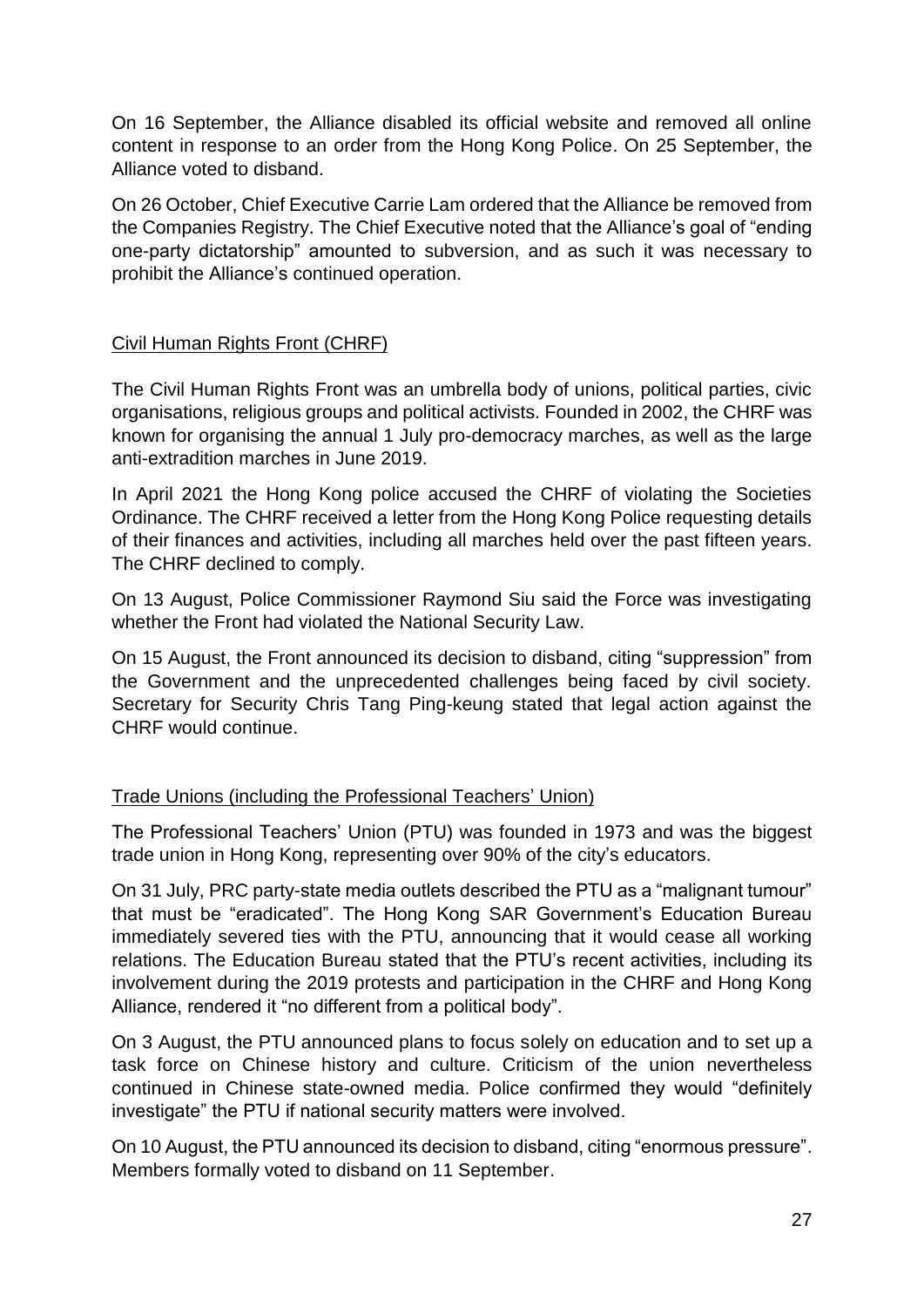Hong Kong's second largest trade union, the Hong Kong Confederation of Trade Unions (CTU), subsequently dissolved as well. On 18 September, CTU's chief executive, Mung Siu-tat, announced that he had resigned and left Hong Kong urgently citing "imminent political risks and safety concerns". On 19 September, the group agreed to begin disbanding, with CTU leaders noting that its members had received messages threatening their personal safety. The CTU disbanded on 3 October.

A number of smaller trade unions formed during the 2019 protests also disbanded, including those of doctors, technology workers, and civil servants.

#### <span id="page-27-0"></span>Students' Unions

On 10 September, the Chinese University of Hong Kong (CUHK) students' union Representative Council decided to disband. This followed the earlier decision by the CUHK in February 2021 to cut ties with its students' union due to the CUHK's objection to political views expressed by the students.

#### <span id="page-27-1"></span>Non-Governmental Organisations (including Amnesty International)

On 25 October, Amnesty International released a statement announcing the closure of its offices in Hong Kong and the relocation of regional operations to other offices in the Asia-Pacific. Chair of Amnesty's International Board, Anjhula Mya Singh Bais, said that the NSL had made it "effectively impossible for human rights organizations in Hong Kong to work freely and without fear of serious reprisals from the government".

A large number of local NGOs also decided to disband during the reporting period. These included the China Human Rights Lawyers' Concern group, the Progressive Lawyers' Group, the Progressive Teachers' Alliance, Civil Rights Observer, the 612 Humanitarian relief fund, and the "Silver Haired" support group.

#### <span id="page-27-2"></span>Political Parties

Two pro-democratic political parties decided to dissolve. The Neo-democrats, established in 2010, disbanded on 26 June. Civic Passion, founded in 2012, disbanded on 3 September.

**It is clear that the National Security Law is being used to curtail freedoms and punish dissent. NGOs, trade unions and human rights organisations not supportive of the government's agenda have been forced to disband or leave.**

**The arrests of members of the Hong Kong Alliance and the withdrawal of Amnesty International from Hong Kong are further demonstrations of how the National Security Law is being used by Beijing to dismantle civil society and stifle political dissent in Hong Kong.**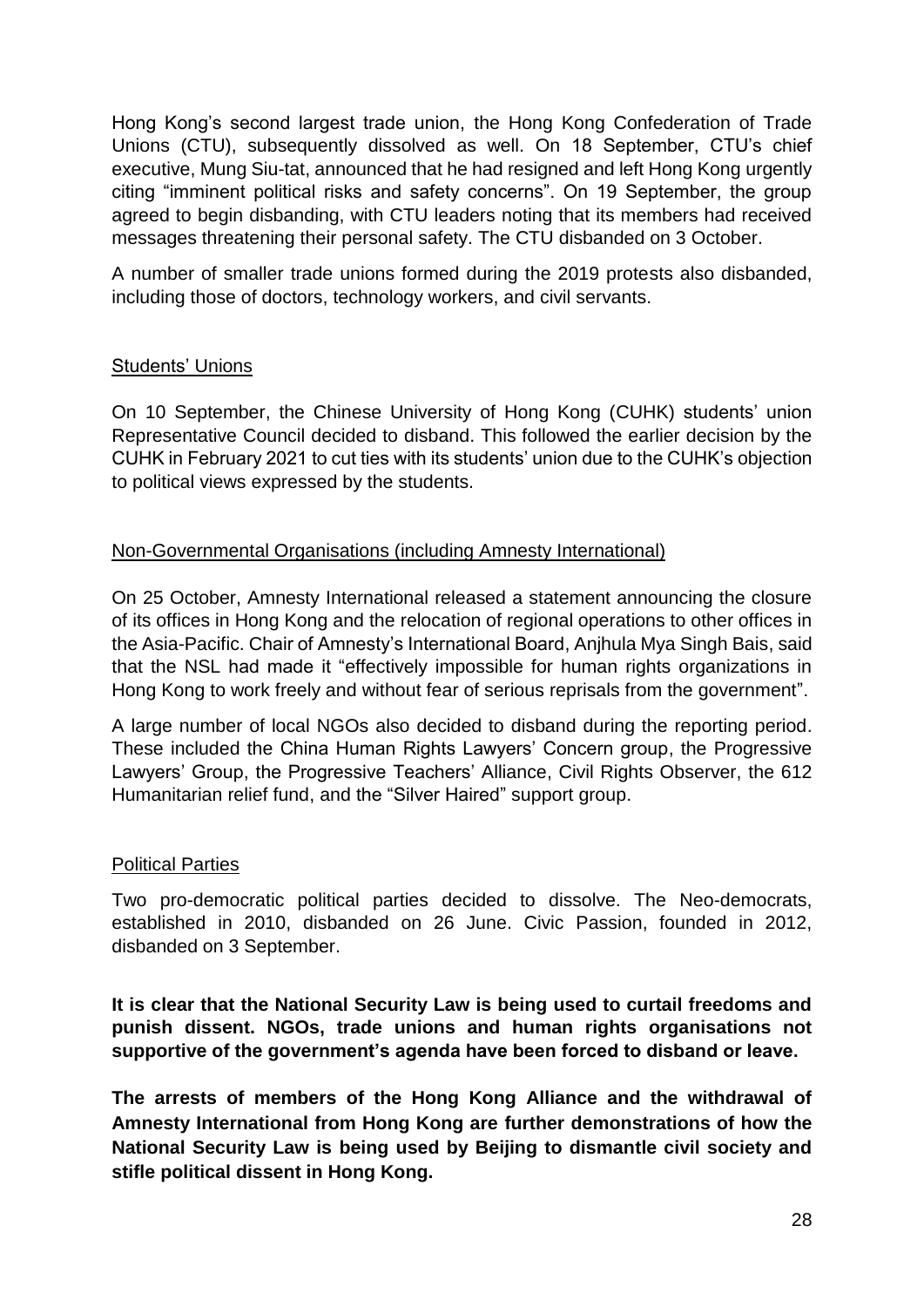# <span id="page-28-0"></span>**Education**

Hong Kong Government education officials announced that from July 2021 a reference book about the NSL would be distributed to kindergartens. Officials noted that mainland legal scholars had compiled the book and that the Chinese Education Minister had selected it for use in Hong Kong.

In October, the Education Bureau issued guidelines requiring all primary and secondary schools to hold weekly national flag raising ceremonies in order to "cultivate students' sense of national identity".

On 25 November, Chief Executive Carrie Lam delivered a lecture on the Basic Law to teachers. Lam said the education sector was responsible for young people's lack of understanding about the SAR's constitutional status, and called on educators to promote national security, national identity and traditional Chinese values.

On 30 November, the Education Bureau introduced a revised Values and Education Curriculum Framework. The framework includes the "correct" understanding of Chinese history, an appreciation of traditional Chinese culture and values, and respect for national symbols, the Chinese Constitution, the Basic Law and national security. Previous guidelines on human rights and critical thinking were removed.

## <span id="page-28-1"></span>**Artistic Freedom**

## Film Censorship

On 27 October, the Legislative Council passed the Film Censorship (Amendment) Bill. The new law allows censors to ban films on the grounds of national security. It also allows the Chief Secretary for Administration to revoke previously approved films on national security grounds.

## <span id="page-28-2"></span>**Concerns about Hong Kong Expressed at the United Nations**

The 47<sup>th</sup> regular session of the United Nations Human Rights Council was held from 21 June to 14 July 2021. On 1 July, speaking at a side event on the impact of the National Security Law, UK Ambassador to the UN in Geneva, Simon Manley, stated that the National Security Law has been used to stifle political dissent, suppress media freedom and restrict political participation. Clément Voule, UN Special Rapporteur on Rights to Freedom of Peaceful Assembly and of Association, called on the Chinese and Hong Kong authorities to allow a visit to Hong Kong to assess the impact of the law.

On 12 October, four UN special rapporteurs expressed concerns over the arrest of Chow Hang-tung under the National Security Law saying, "The cheapening of the seriousness of terrorist acts and sedition offences, when Governments improperly use them to justify quelling domestic dissent, limiting protests and curbing criticism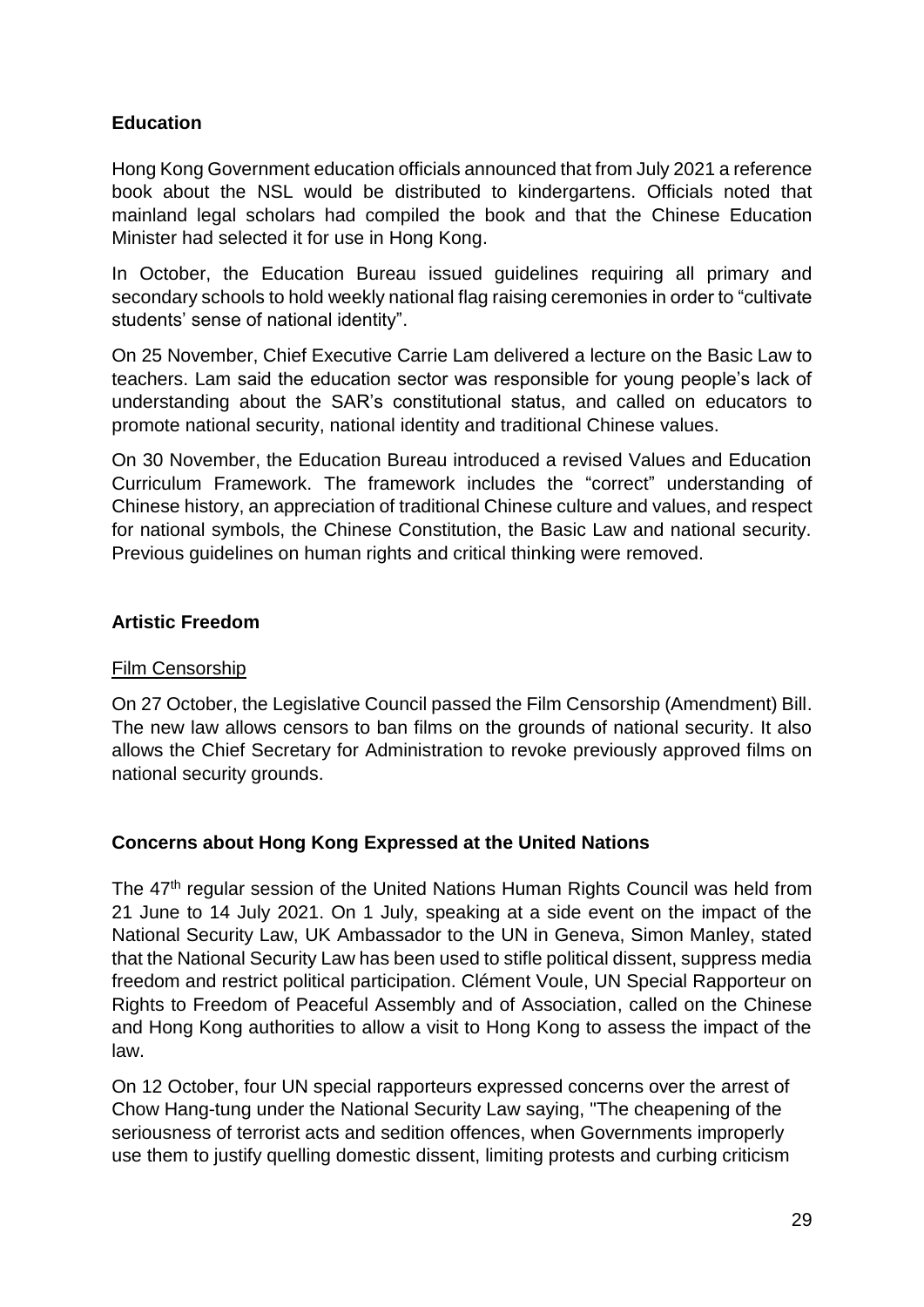by civil society and human rights defenders, is deeply troubling." They called for the law to be urgently repealed.

## **OTHER REPORTS**

<span id="page-29-0"></span>On 14 September, the Fraser Institute's Economic Freedom of the World 2021 Annual Report ranked Hong Kong as the world's freest economy. The report was based on data for 2019. It warned that "the weakening of the rule of law caused by the interventions of the Chinese government during 2020 and 2021 will likely have a negative impact on Hong Kong's score" in future, affecting particularly the legal system and property rights.

On 16 December, the Fraser Institute, together with the Cato Institute, published the Human Freedom Index 2021, covering the period up to 2019. Hong Kong ranked 30<sup>th</sup> of 165, falling ten places from 2020. The authors noted that "freedom has suffered a precipitous decline in Hong Kong", particularly in freedom of expression and association as a result of "the Chinese Communist Party's violations of Hong Kong's traditional liberties."

On 15 October, the World Justice Project (WJP) published its Rule of Law Index 2021. Hong Kong was ranked 19th out of 138 countries and territories globally. Hong Kong's score for constraints on government powers dropped from 31<sup>st</sup> to 45<sup>th</sup>, and the score for fundamental rights dropped from 38<sup>th</sup> to 54<sup>th</sup>.

On 17 November, the US Congress issued its US-China Economic and Security Review Commission (ESRC) Report. The report noted that the NSL was targeting a broad cross-section of the population and allowing the Hong Kong SAR Government to "curtail the city's freedoms". The report also criticised the electoral changes for turning the Legislative Council into a "rubber stamp" parliament, and education reforms for forcing educators to "distort reality and history". It noted that Hong Kong saw an outflow of 87,100 residents in the year following the introduction of the NSL.

On 2 July, Reporters Without Borders named Chief Executive Carrie Lam for the first time on its annual list of "Press Freedom Predators". On 7 December, in a special report on journalism in China, Reporters Without Borders described press freedom in Hong Kong as in "free fall" and the NSL as "a pretext for repression".

## **UK/HONG KONG BILATERAL RELATIONS**

## <span id="page-29-2"></span><span id="page-29-1"></span>**British Nationals (Overseas)**

On 25 November, the Home Office published the latest UK immigration statistics. Since the BN(O) immigration route was launched on 31 January 2021 until 30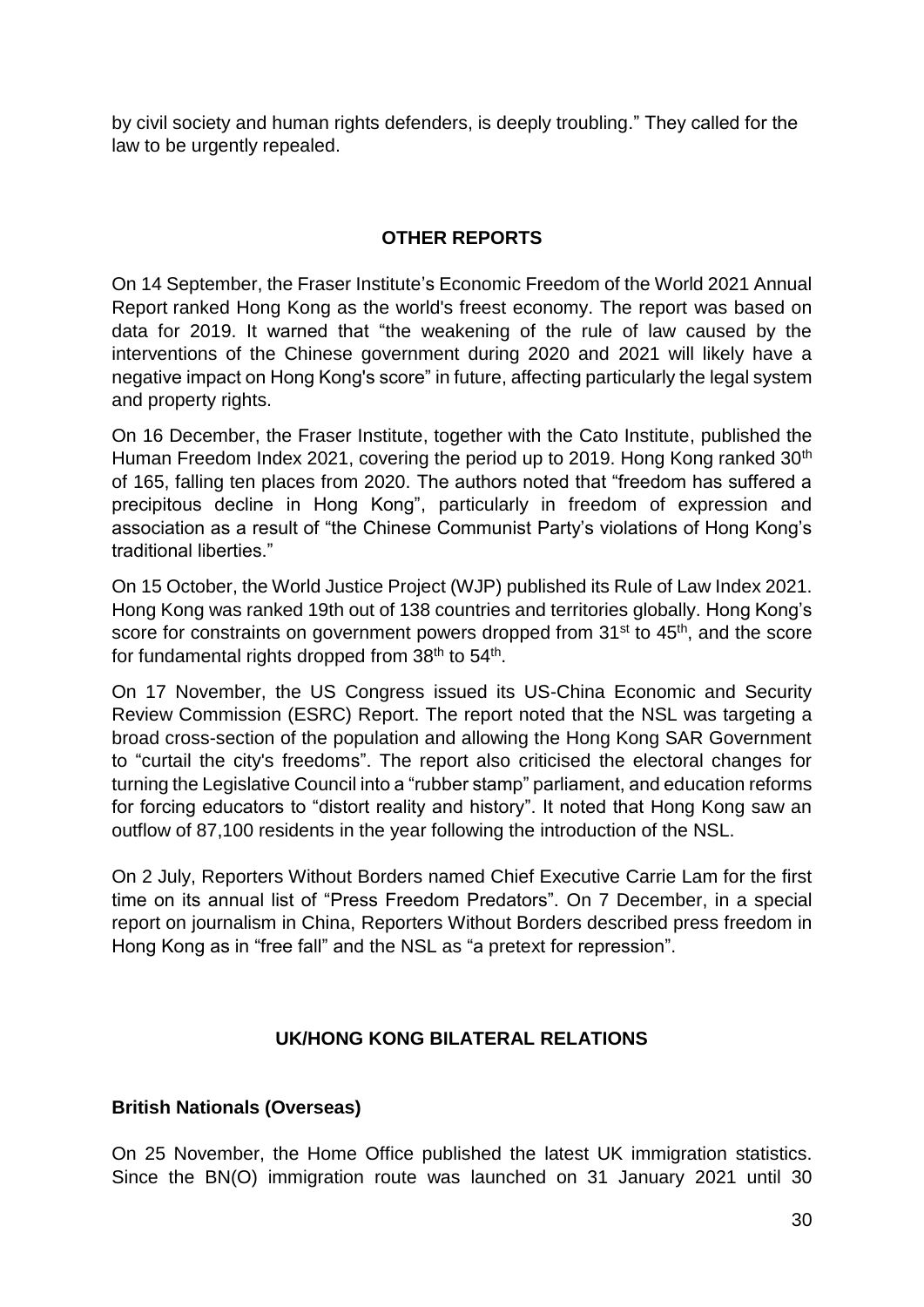September 2021 there were approximately 88,800 applications, with 76,176 visas granted.

## <span id="page-30-0"></span>**Visits**

Due to the ongoing Covid-19 pandemic, there have been no high-level bilateral visits during the reporting period.

# <span id="page-30-1"></span>**Trade and Investment**

Hong Kong is the UK's 13th largest global trading partner accounting for 1.9% of total UK trade. Total trade in goods and services between the UK and Hong Kong was £23.8bn in the four quarters to the end of September 2021, a 3.3% increase compared with the previous year. UK exports to Hong Kong accounted for £12.3bn of the total.

# <span id="page-30-2"></span>**Culture**

From 13-17 September, the Hong Kong Virtual Schools Tour hosted 24 UK universities to meet virtually with prospective students from 25 international and local schools across Hong Kong.

The SPARK festival was held online between 20-23 October 2021, offering a platform for cultural exchange between Hong Kong and the UK in arts, education, and the English language. The British Council presented the best in art, music, dance, education, and digital culture from over 40 creative partners from Hong Kong and the UK working together to organise more than 30 events.

# **CONCLUSION**

<span id="page-30-3"></span>Hong Kong's high degree of autonomy and rights and freedoms are set down in the Sino-British Joint Declaration, along with a commitment that Hong Kong's social and economic systems will remain unchanged for 50 years from 1997. 25 years since the handover, that promise no longer reflects reality. Hong Kong's high degree of autonomy and fundamental parts of the 'One Country, Two Systems' framework have been undermined by the Chinese authorities. The National Security Law has been used to curtail freedom of expression, freedom of the press and shrink the space for civil society. The imposition of electoral changes has eliminated any meaningful political opposition in the legislature and confidence in Hong Kong's political institutions has been undermined.

The Sino-British Joint Declaration is an international treaty, registered with the United Nations, under which China has guaranteed to uphold Hong Kong's high degree of